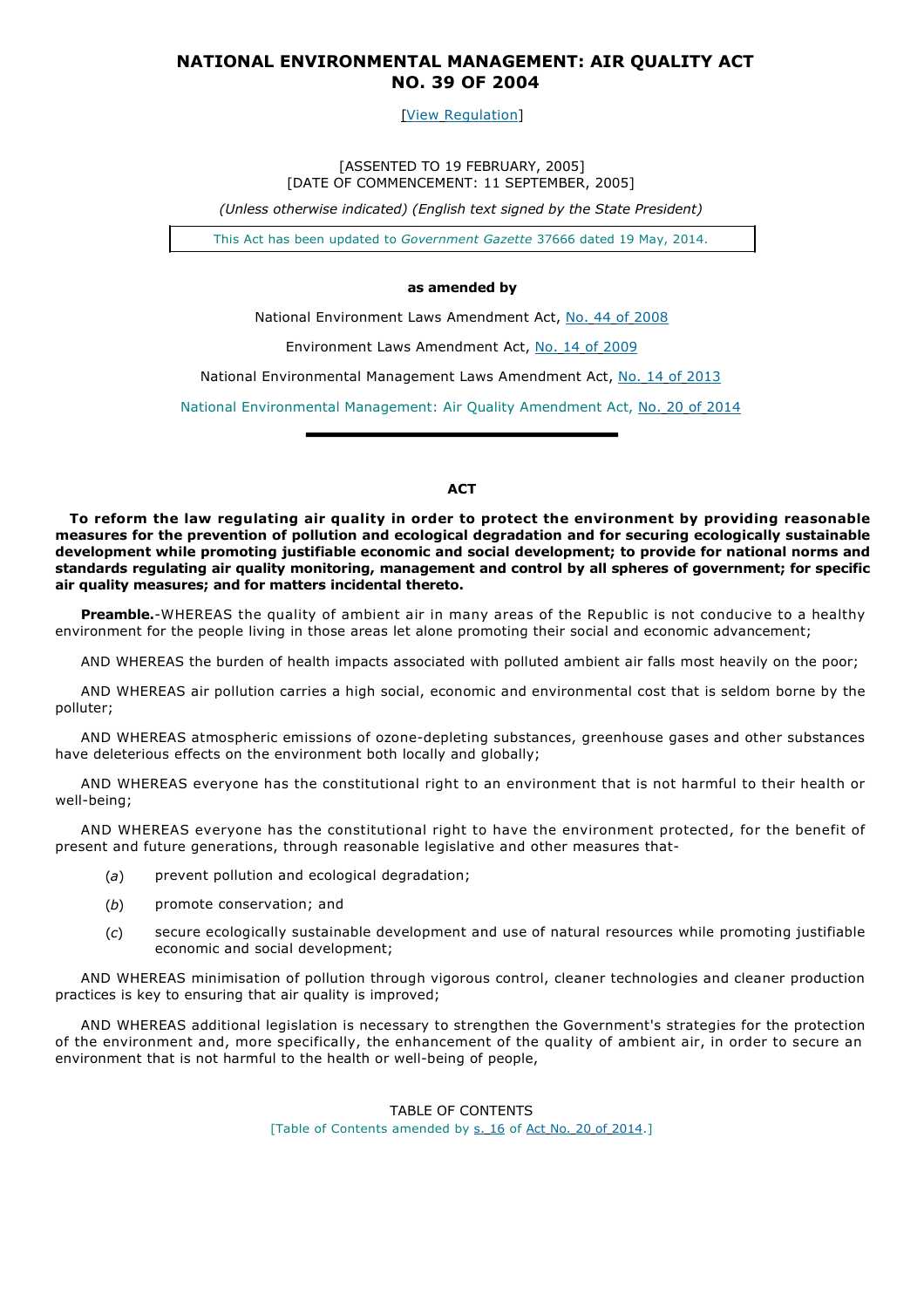## CHAPTER 1

#### INTERPRETATION AND FUNDAMENTAL PRINCIPLES

- $\frac{2}{2}$ . Definitions<br>  $\frac{3}{2}$ . Object of A<br>  $\frac{4}{2}$ . Application<br>  $\frac{5}{2}$ .
- Object of Act
	- General duty of State
- 4. Application of Act
- $5.$  Application of National Environmental Management Act 6.<br>6. Conflicts with other legislation
	- Conflicts with other legislation

#### CHAPTER 2

NATIONAL FRAMEWORK AND NATIONAL, PROVINCIAL AND LOCAL STANDARDS

## *Part 1:*

#### *National framework*

- 7. Establishment
- 8. National monitoring and information management standards

### *Part 2:*

*National, provincial and local ambient air quality and emission standards*

- 9. National standards
- 10. Provincial standards
- $\overline{11}$ . Local standards

## *Part 3:*

#### *General*

12. Ambient air quality and emission measurements

#### CHAPTER 3

## INSTITUTIONAL AND PLANNING MATTERS

- 13. National Air Quality Advisory Committee
- 14. Appointment of air quality officers
- 15. Air quality management plans
- 16. Contents of air quality management plans<br>17. Reporting on implementation of air quality
- Reporting on implementation of air quality management plans

#### CHAPTER 4

# AIR QUALITY MANAGEMENT MEASURES

### *Part 1:*

#### *Priority areas*

- 18. Declaration of priority areas
- 19. Management of priority areas
- 20. Regulations for implementing and enforcing priority area air quality
- management plans

#### *Part 2:*

## *Listing of activities resulting in atmospheric emissions*

- 21. Listing of activities
- 22. Consequences of listing
- 22A. Consequences of unlawful conduct of listed activity resulting in atmospheric emission

#### *Part 3:*

#### *Controlled emitters*

- 23. Controlled emitters
- 24. Standards for controlled emitters
- 25. Consequences of declaration

#### *Part 4:*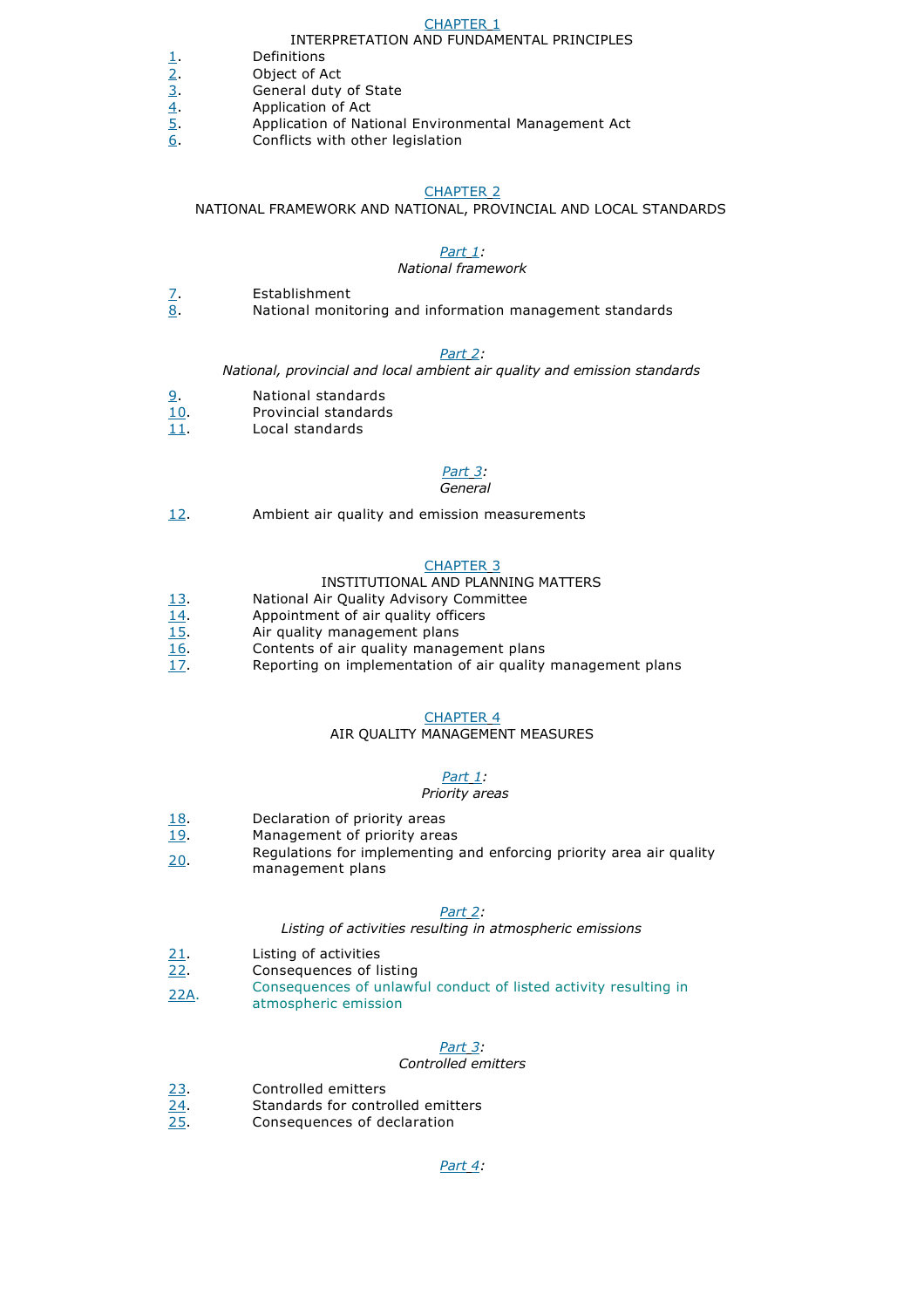#### *Controlled fuels*

- 26. Controlled fuels
- 27. Use and prohibition of controlled fuels
- 28. Consequences of declaration

## *Part 5:*

#### *Other measures*

- 29. Pollution prevention plans
- 30. Atmospheric impact reports
- 31. Recognition programmes

#### *Part 6:*

#### *Measures in respect of dust, noise and offensive odours*

- 32. Control of dust
- 33. Rehabilitation when mining operations cease
- 34. Control of noise
- 35. Control of offensive odours

### CHAPTER 5

## LICENSING OF LISTED ACTIVITIES

- 36. Licensing authority
- 37. Application for atmospheric emission licences
- 38. Procedure for licence applications
- 39. Factors to be taken into account by licensing authorities
- 40. Decisions of licensing authority
- 41. Successful applications
- 42. Issuing of atmospheric emission licences
- 43. Contents of provisional atmospheric emission licences and atmospheric emission licences
- 44. Transfer of provisional atmospheric emission licences and atmospheric emission licences
- 45. Review of provisional atmospheric emission licences and atmospheric emission licences
- 46. Variation of provisional atmospheric emission licences and atmospheric emission licences
- 47. Renewal of provisional atmospheric emission licences and atmospheric emission licences
- 48. Emission control officers
- 49. Criteria for fit and proper persons

### CHAPTER 6

INTERNATIONAL AIR QUALITY MANAGEMENT Transboundary air pollution

## CHAPTER 7

## OFFENCES AND PENALTIES

51. Offences<br>52. Penalties

50.

**Penalties** 

## CHAPTER 8

## GENERAL MATTERS

## *Part 1:*

#### *Regulations*

- 53. Regulations by Minister<br>54. Regulations by MECs re<br>55. General
	- Regulations by MECs responsible for air quality
- **General**

#### *Part 2:*

#### *Consultative process*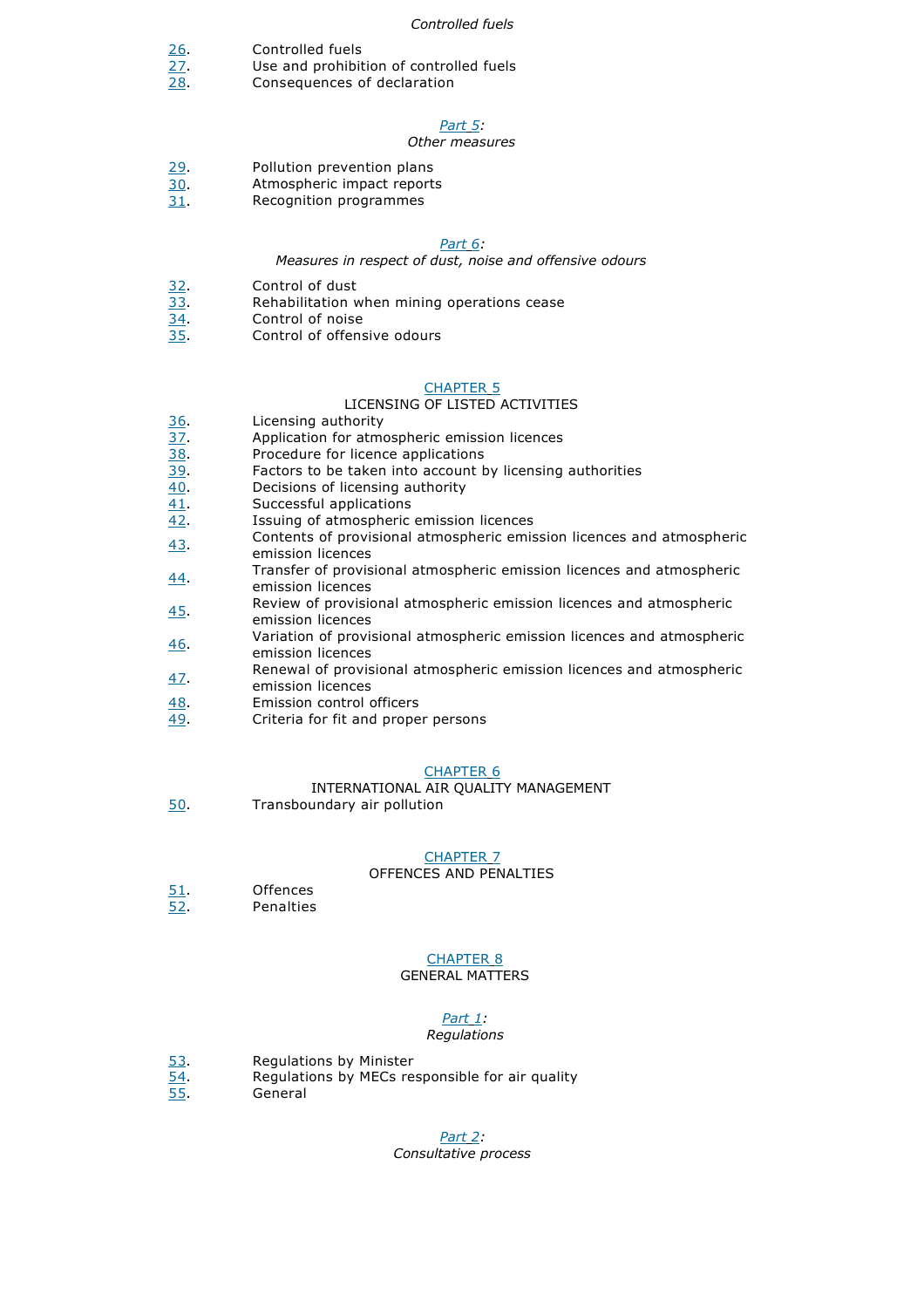| <u>. סכ</u><br><u>57.</u> | Consuitation<br>Public participation                                                                                         |
|---------------------------|------------------------------------------------------------------------------------------------------------------------------|
|                           | Part 3:<br>Delegations and exemptions                                                                                        |
| <u>58.</u><br>59.         | Delegations<br>Exemptions                                                                                                    |
|                           | <b>CHAPTER 9</b><br><b>MISCELLANEOUS</b>                                                                                     |
| <u>60</u>                 | Repeal of legislation                                                                                                        |
| 61                        | Transitional arrangements in respect of registration certificates issued<br>in terms of Atmospheric Pollution Prevention Act |
| 62.                       |                                                                                                                              |
| 63.                       |                                                                                                                              |
| 64.                       | Short title and commencement                                                                                                 |
|                           | Schedule 1 Legislation repealed or amended: (Section 60)                                                                     |
|                           | Schedule 2 Ambient air quality standards: (Section 63)                                                                       |

BE IT THEREFORE ENACTED by the Parliament of the Republic of South Africa, as follows:-

## CHAPTER 1 INTERPRETATION AND FUNDAMENTAL PRINCIPLES

**1. Definitions.**-(1) In this Act, unless the context indicates otherwise-

56. Consultation

**"air pollution"** means any change in the composition of the air caused by smoke, soot, dust (including fly ash), cinders, solid particles of any kind, gases, fumes, aerosols and odorous substances;

**"air quality management plan"** means a plan referred to in section 15;

**"air quality officer"** means an officer appointed in terms of section 14 as an air quality officer;

**"ambient air"** excludes air regulated by the Occupational Health and Safety Act, 1993 (Act No. 85 of 1993);

**"atmospheric emission"** or **"emission"** means any emission or entrainment process emanating from a point, non-point or mobile source that results in air pollution;

**"atmospheric emission licence"** means an atmospheric emission licence contemplated in Chapter 5;

**"Atmospheric Pollution Prevention Act"** means the Atmospheric Pollution Prevention Act, 1965 (Act No. 45 of 1965);

**"commissioning"** means the commencement of a listed activity; [Definition of "commissioning" inserted by s. 1 (a) of Act No. 20 of 2014.]

**"controlled emitter"** means any appliance or activity declared as a controlled emitter in terms of section 23;

**"Department"** means the Department responsible for environmental affairs; [Definition of "Department" substituted by s. 1 (b) of Act No. 20 of 2014.]

# Wording of Sections

**"environment"** has the meaning assigned to it **section 1** of the National Environmental Management Act;

**"Environment Conservation Act"** . . . . . .

[Definition of "Environment Conservation Act" deleted by s. 1 (*c*) of Act No. 20 of 2014.]

Wording of Sections

**"***Gazette***"** when used in relation to-

- (*a*) the Minister, means the *Government Gazette*; and
- (*b*) the MEC, means the *Provincial Gazette* of the province concerned;

**"greenhouse gas"** means gaseous constituents of the atmosphere, both natural and anthropogenic, that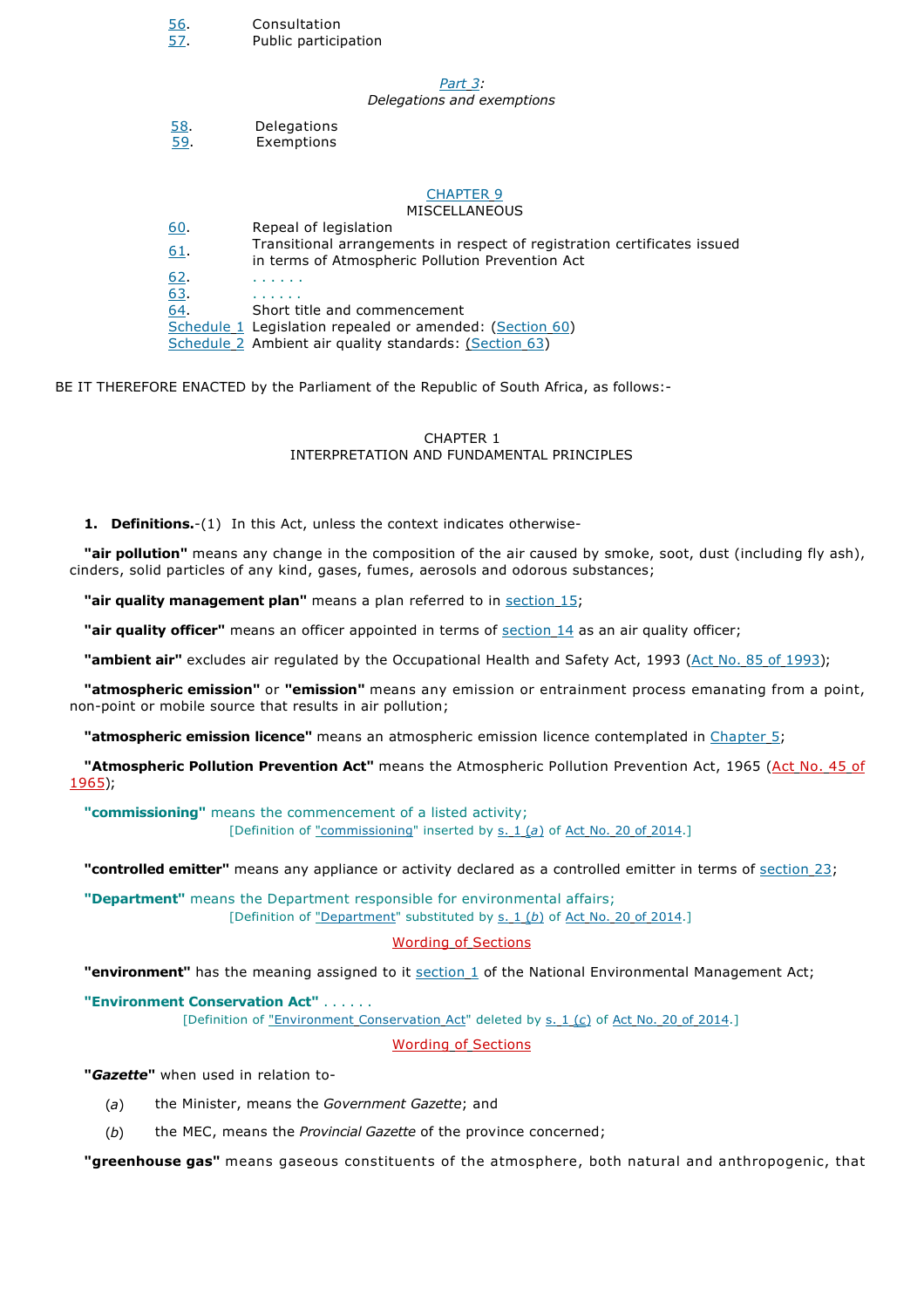absorb and re-emit infrared radiation, and includes carbon dioxide, methane and nitrous oxide;

"licensing **authority**" means an authority referred to in section 36 (1), (2), 3A, (4) or (5) responsible for implementing the licensing system set out in Chapter 5;

[Definition of "licensing authority" substituted by s. 1 (d) of Act No. 20 of 2014.]

## Wording of Sections

**"listed activity"** means any activity listed in terms of section 21;

**"MEC"** means the member of the Executive Council of a province who is responsible for air quality management in the province;

**"Minister"** means the Minister responsible for environmental affairs.

[Definition of "Minister" substituted by s. 1 (*e*) of Act No. 20 of 2014.]

## Wording of Sections

**"mobile source"** means a single identifiable source of atmospheric emission which does not emanate from a fixed location;

**"municipality"** means a municipality established in terms of the Local Government: Municipal Structures Act, 1998 (Act No. 117 of 1998);

**"Municipal Systems Act"** means the Local Government: Municipal Systems Act, 2000 (Act No. 32 of 2000);

**"National Environmental Management Act"** means the National Environmental Management Act, 1998 (Act No. 107 of 1998);

**"national framework"** means the framework established in terms of section 7 (1);

**"non-point source"** means a source of atmospheric emissions which cannot be identified as having emanated from a single identifiable source or fixed location, and includes veld, forest and open fires, mining activities, agricultural activities and stockpiles;

**"offensive odour"** means any smell which is considered to be malodorous or a nuisance to a reasonable person;

**"organ of state"** has the meaning assigned to it in section 239 of the Constitution;

**"ozone-depleting substance"** means a substance having chemical or physical properties which, by its release into the atmosphere, can cause a depletion of the stratospheric ozone layer;

**"point source"** means a single identifiable source and fixed location of atmospheric emission, and includes smoke stacks and residential chimneys;

**"pollution"** has the meaning assigned to it in section 1 of the National Environmental Management Act;

"**priority area**" means an area declared as such in terms of section 18;

**"priority area air quality management plan"** means a plan referred to in section 19;

**"provisional atmospheric emission licence"** means a provisional atmospheric emission licence contemplated in Chapter 5;

**"this Act"** includes-

- (*a*) the national framework;
- (*b*) any regulation made in terms of this Act; and
- (*c*) any other subordinate legislation issued in terms of this Act.

(2) In this Act, a word or expression derived from a word or expression defined in  $\frac{\text{subsection}(1)}{\text{abs}}$  has a corresponding meaning unless the context indicates that another meaning is intended.

## **2. Object of Act.**-The object of this Act is-

- (*a*) to protect the environment by providing reasonable measures for-
	- (i) the protection and enhancement of the quality of air in the Republic;
	- (ii) the prevention of air pollution and ecological degradation; and
	- (iii) securing ecologically sustainable development while promoting justifiable economic and social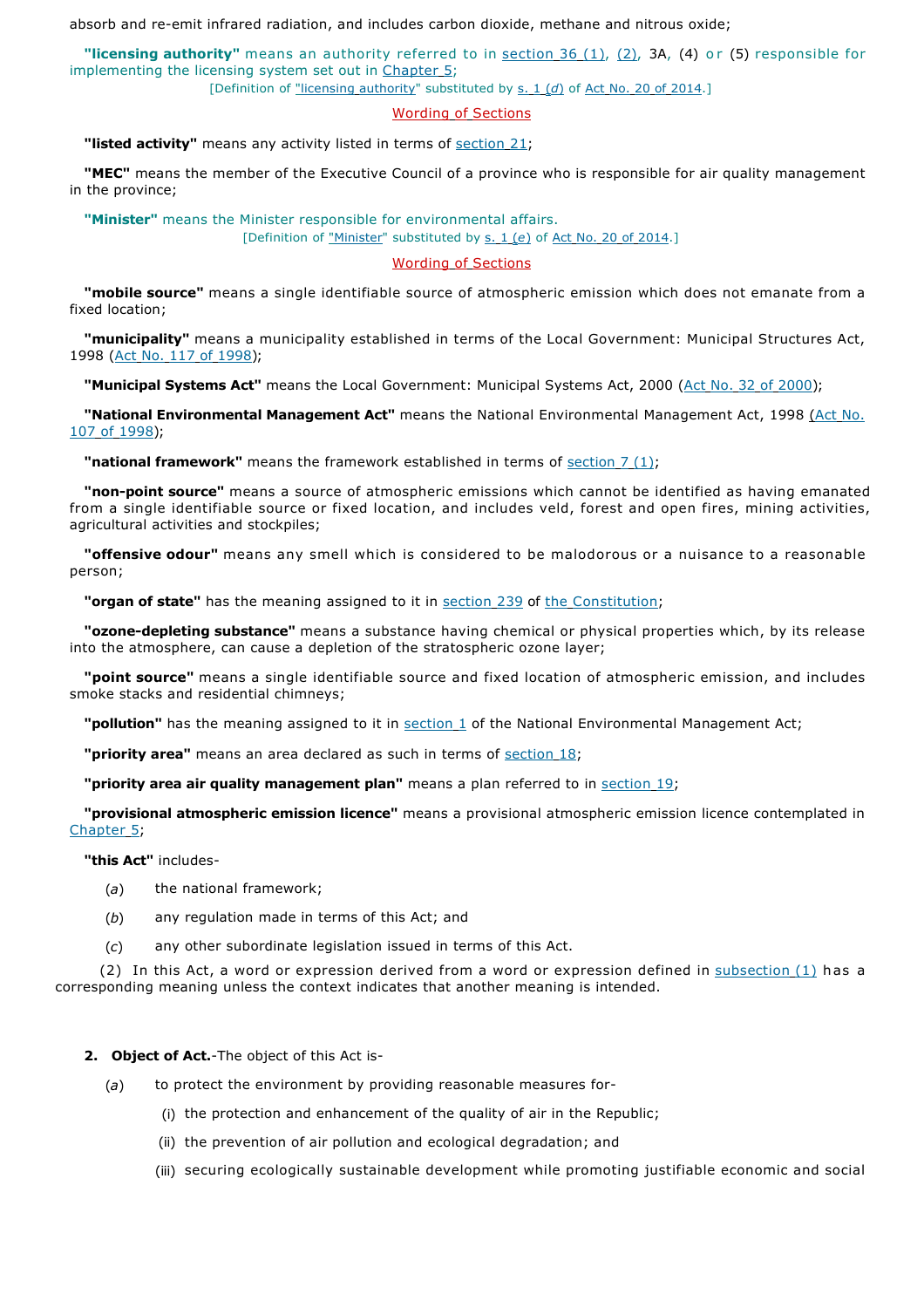development; and

- (*b*) generally to give effect to section 24 (*b*) of the Constitution in order to enhance the quality of ambient air for the sake of securing an environment that is not harmful to the health and well-being of people.
- **3. General duty of State.**-In fulfilling the rights contained in section 24 of the Constitution, the State-
	- (*a*) through the organs of state applying this Act, must seek to protect and enhance the quality of air in the Republic; and
	- (*b*) must apply this Act in a manner that will achieve the progressive realisation of those rights.

**4. Application of Act.**-(1) This Act also applies to the exclusive economic zone and continental shelf of the Republic referred to in sections 7 and 8, respectively, of the Maritime Zones Act, 1994 (Act No. 15 of 1994).

- (2) This Act binds all organs of state-
- (*a*) in the national and local spheres of government; and
- (*b*) in the provincial sphere of government, subject to section 146 of the Constitution.

**5. Application of National Environmental Management Act.**-(1) This Act must be read with any applicable provisions of the National Environmental Management Act.

(2) The interpretation and application of this Act must be guided by the national environmental management principles set out in section 2 of the National Environmental Management Act.

- **6. Conflicts with other legislation.**-(1) In the event of any conflict between a section of this Act and-
	- (a) provincial legislation, the conflict must be resolved in terms of section 146 of the Constitution;
	- (*b*) a municipal by-law, the section of this Act prevails.
	- (2) In the event of any conflict between subordinate legislation issued in terms of this Act and-
	- (*a*) an Act of Parliament, the Act of Parliament prevails;
	- (b) provincial legislation, the conflict must be resolved in terms of section 146 of the Constitution; and
	- (*c*) a municipal by-law, the subordinate legislation issued in terms of this Act prevails.

(3) For the proper application of subsection (2) (*b*) the Minister must, in terms of section 146 (6) of the Constitution, submit all subordinate legislation issued in terms of this Act and which affects provinces to the National Council of Provinces for approval.

## CHAPTER 2 NATIONAL FRAMEWORK AND NATIONAL, PROVINCIAL AND LOCAL STANDARDS

## *Part 1: National framework*

**7. Establishment.**-(1) The Minister must, within two years of the date on which this section took effect, by notice in the *Gazette*, establish a national framework for achieving the object of this Act, which must include-

- (*a*) mechanisms, systems and procedures to attain compliance with ambient air quality standards;
- (*b*) mechanisms, systems and procedures to give effect to the Republic's obligations in terms of international agreements;
- (*c*) national norms and standards for the control of emissions from point and non-point sources;
- (*d*) national norms and standards for air quality monitoring;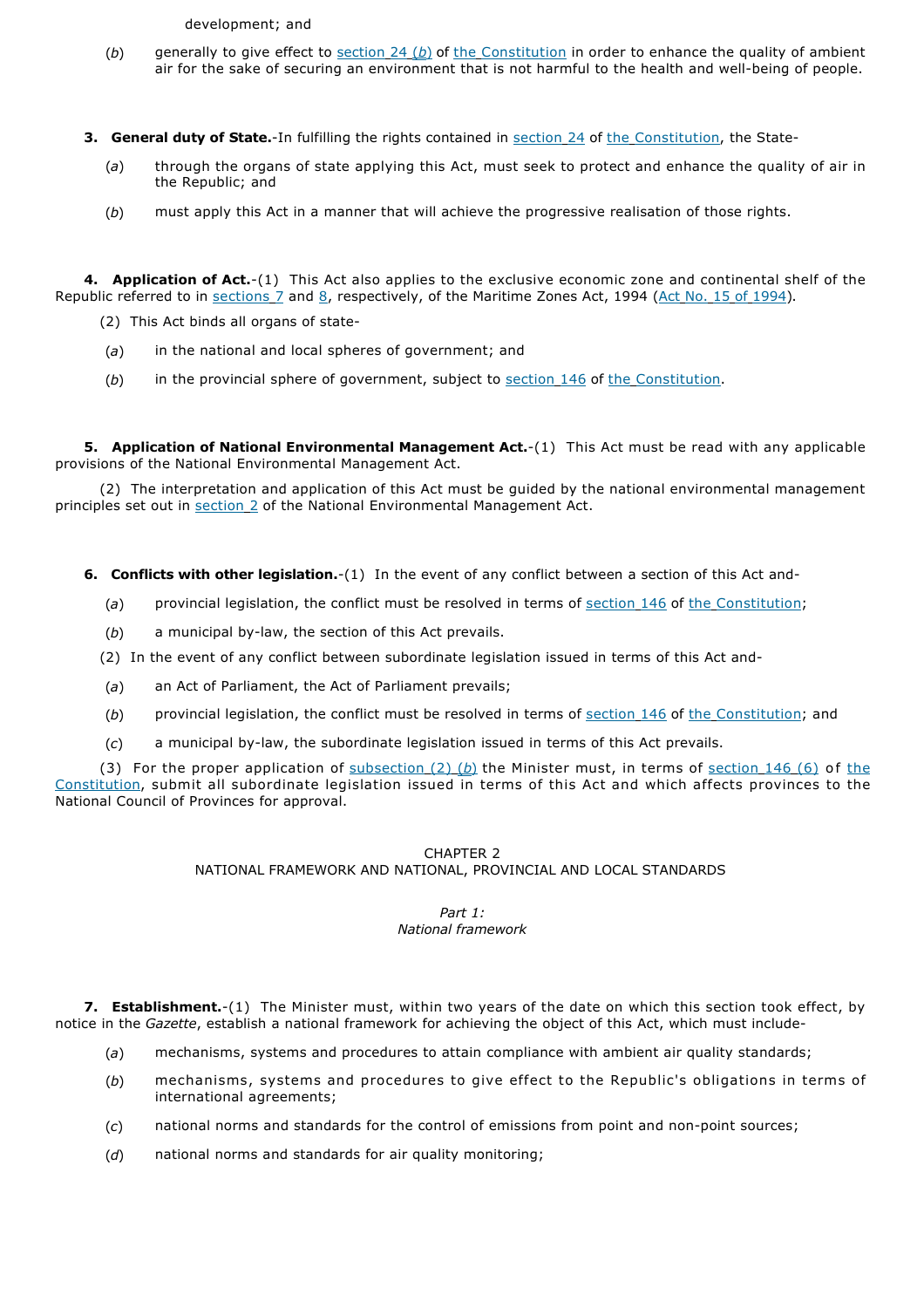- (*e*) national norms and standards for air quality management planning;
- ( *f* ) national norms and standards for air quality information management; and
- (*g*) any other matter which the Minister considers necessary for achieving the object of this Act.
- (2) National norms and standards established in terms of  $subsection(1)$  must be aimed at ensuring-
- (*a*) opportunities for public participation in the protection and enhancement of air quality;
- (*b*) public access to air quality information;
- (*c*) the prevention of air pollution and degradation of air quality;
- (*d*) the reduction of discharges likely to impair air quality, including the reduction of air pollution at source;
- (*e*) the promotion of efficient and effective air quality management;
- ( *f* ) effective air quality monitoring;
- (*g*) regular reporting on air quality; and
- (*h*) compliance with the Republic's obligations in terms of international agreements.
- (3) The national framework-
- (*a*) binds all organs of state in all spheres of government; and
- (*b*) may assign and delineate responsibilities for the implementation of this Act amongst-
	- (i) the different spheres of government; and
	- (ii) different organs of state.

(4) An organ of state must give effect to the national framework when exercising a power or performing a duty in terms of this Act or any other legislation regulating air quality management.

- (5) The national framework-
- (*a*) may differentiate between different geographical areas;
- (*b*) may provide for the phasing in of its provisions;
- (*c*) may be amended; and
- (*d*) must be reviewed by the Minister at intervals of not more than five years.

(6) (*a*) Before publishing the national framework, or any amendment to the framework, the Minister must follow a consultative process in accordance with sections 56 and 57.

(*b*) Paragraph (*a*) need not be complied with if the framework is amended in a non-substantive way.

**8. National monitoring and information management standards.**-The national framework must establish national standards for-

- (*a*) municipalities to monitor-
	- (i) ambient air quality; and
	- (ii) point, non-point and mobile source emissions;
- (*b*) provinces to monitor-
	- (i) ambient air quality; and
	- (ii) the performance of municipalities in implementing this Act; and
- (*c*) the collection and management of data necessary to assess-
	- (i) compliance with this Act;
	- (ii) compliance with ambient air quality and emission standards;
	- (iii) the performance of organs of state in respect of air quality management plans and priority area air quality management plans;
	- (iv) the impact of, and compliance with, air quality management plans and priority area air quality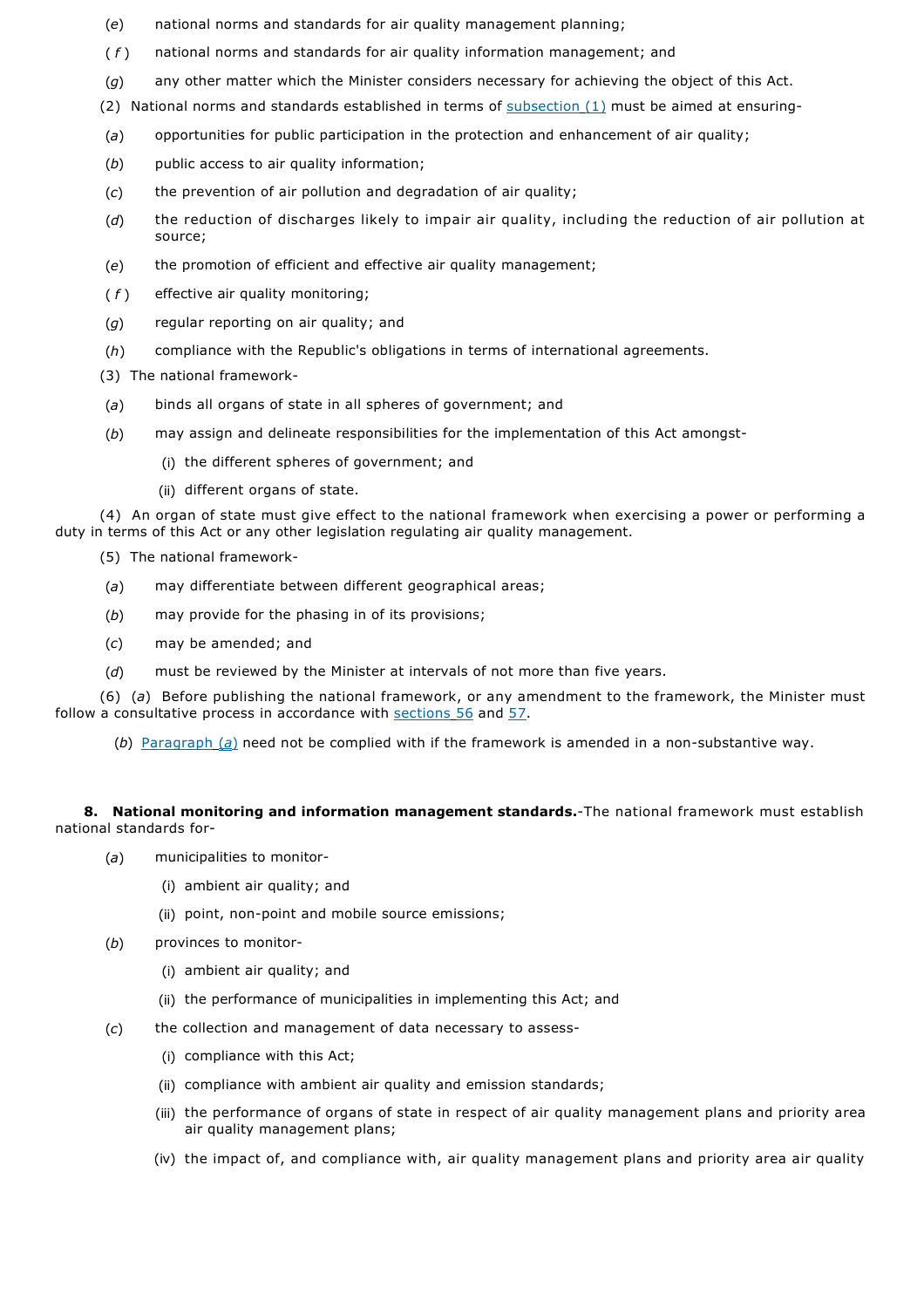management plans;

- (v) compliance with the Republic's obligations in terms of international agreements; and
- (vi) access to information by the public.

*Part 2: National, provincial and local ambient air quality and emission standards*

## **9. National standards.**-(1) The Minister, by notice in the *Gazette*-

- (*a*) must identify substances or mixtures of substances in ambient air which, through ambient concentrations, bioaccumulation, deposition or in any other way, present a threat to health, wellbeing or the environment or which the Minister reasonably believes present such a threat; and
- (*b*) must, in respect of each of those substances or mixtures of substances, establish national standards for ambient air quality, including the permissible amount or concentration of each such substance or mixture of substances in ambient air; and
- (*c*) may, in respect of each of those substances or mixtures of substances, establish national standards for emissions from point, non-point or mobile sources.

(2) Section  $7(3)(4)$ ,  $(4)$ ,  $(5)$  and  $(6)$ , with the necessary changes as the context may require, apply to a notice published in terms of this section.

## **10. Provincial standards.**-(1) The MEC may, by notice in the *Gazette*-

- (*a*) identify substances or mixtures of substances in ambient air which, through ambient concentrations, bioaccumulation, deposition or in any other way, present a threat to health, well-being or the environment in the province or which the MEC reasonably believes present such a threat; and
- (*b*) in respect of each of those substances or mixtures of substances, establish provincial standards for-
	- (i) ambient air quality, including the permissible amount or concentration of each such substance or mixture of substances in ambient air; or
	- (ii) emissions from point, non-point or mobile sources in the province or in any geographical area within the province.

(2) If national standards have been established in terms of  $section_9$  for any particular substance or mixture of substances, the MEC may not alter any such national standards except by establishing stricter standards for the province or for any geographical area within the province.

- (3) A notice issued under this section may-
- (*a*) differentiate between different geographical areas within the province;
- (*b*) provide for the phasing in of its provisions; and
- (*c*) be amended.

(4) (*a*) Before publishing a notice in terms of this section, or any amendment to the notice, the MEC must follow a consultative process in accordance with sections 56 and 57.

(*b*) Paragraph (*a*) need not be complied with if the notice is amended in a non-substantive way.

**11. Local Standards.**-(1) A municipality may in terms of a by-law-

- (*a*) identify substances or mixtures of substances in ambient air which, through ambient concentrations, bioaccumulation, deposition or in any other way, present a threat to health, well-being or the environment in the municipality or which the municipality reasonably believes present such a threat; and
- (*b*) in respect of each of those substances or mixtures of substances, establish local standards for emissions from point, non-point or mobile sources in the municipality.

(2) If national or provincial standards have been established in terms of section 9 or 10 for any particular substance or mixture of substances, a municipality may not alter any such national or provincial standards except by establishing stricter standards for the municipality or any part of the municipality.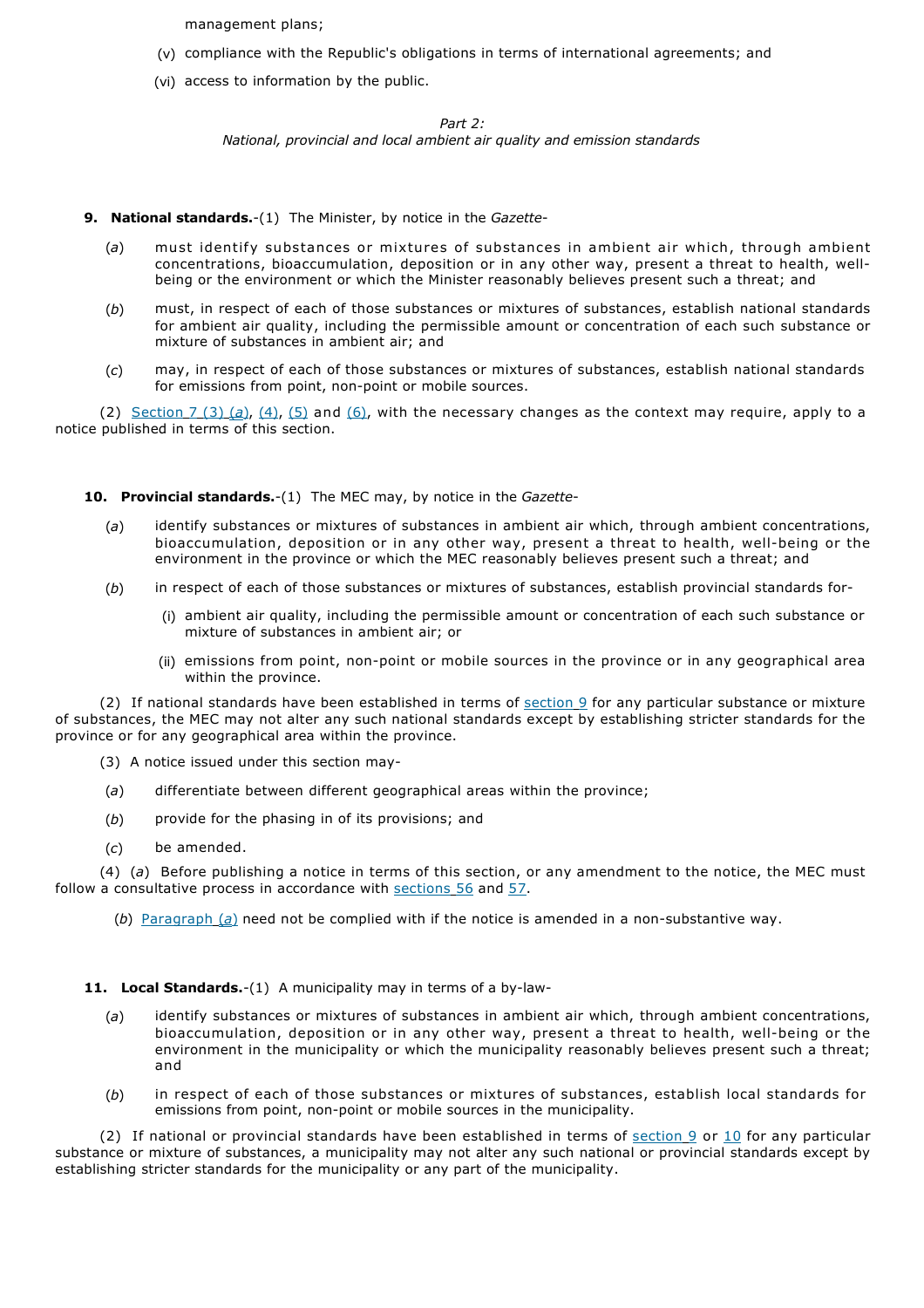(3) A notice issued under this section may-

- (*a*) provide for the phasing in of its provisions; and
- (*b*) be amended.

(4) Before a municipality passes a by-law referred to in subsection  $(1)$ , it must follow a consultative process in terms of Chapter 4 of the Municipal Systems Act.

> *Part 3: General*

**12. Ambient air quality and emission measurements.**-For the purpose of this Chapter, the Minister must prescribe the manner in which-

- (*a*) ambient air quality measurements must be carried out;
- (*b*) measurements of emissions from point, non-point or mobile sources must be carried out; and
- (*c*) the form in which such measurements must be reported and the organs of state to whom such measurements must be reported.

## CHAPTER 3 INSTITUTIONAL AND PLANNING MATTERS

**13. National Air Quality Advisory Committee.**-(1) The Minister must, by notice in the *Gazette*, establish the National Air Quality Advisory Committee in terms of this Act.

[Sub-s. (1) substituted by s. 2 (*a*) of Act No. 20 of 2014.]

# Wording of Sections

- (2) When establishing the Committee, the Minister-
- (*a*) must determine the composition of the Committee, including the appointment, tenure and termination of service of members of the Committee;
- (*b*) must determine the conditions of appointment of members of the Committee;
- (*c*) must determine the functions and functioning of the Committee; and
- (*d*) may prescribe any other matter relating to the Committee. [Para. (*d*) substituted by s. 2 (*b*) of Act No. 20 of 2014.]

#### Wording of Sections

(3) The object of the Committee is to advise the Minister on any air quality related matter as the Minister may determine from time to time.

[Sub-s. (3) added by s. 2 (*c*) of Act No. 20 of 2014.]

**14. Appointment of air quality officers.**-(1) The Minister must designate an officer in the Department as the national air quality officer to be responsible for co-ordinating matters pertaining to air quality management in the national government.

(2) The MEC must designate an officer in the provincial administration as the provincial air quality officer to be responsible for co-ordinating matters pertaining to air quality management in the province.

(3) Each municipality must designate an air quality officer from its administration to be responsible for coordinating matters pertaining to air quality management in the municipality.

(4) (*a*) An air quality officer must perform the duties or exercise the powers assigned or delegated to that officer in terms of this Act.

(*b*) An air quality officer may delegate a power or assign a duty to an official in the service of that officer's administration, subject to such limitations or conditions as may be prescribed by the Minister.

(5) Air quality officers must co-ordinate their activities in such a manner as may be set out in the national framework or prescribed by the Minister.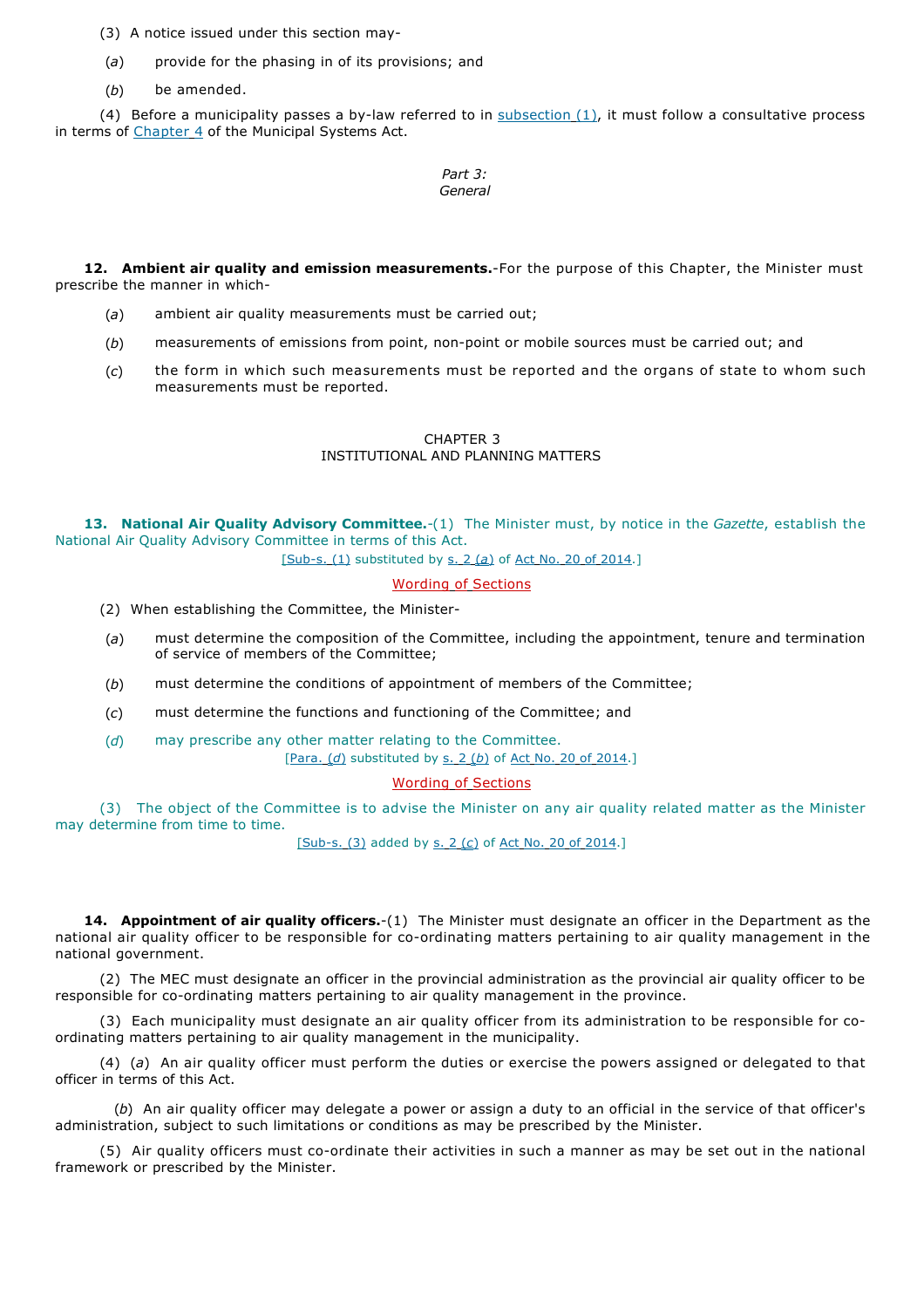**15. Air quality management plans.**-(1) Each national department or province responsible for preparing an environmental implementation plan or environmental management plan in terms of Chapter 3 of the National Environmental Management Act must include in that plan an air quality management plan.

(2) Each municipality must include in its integrated development plan contemplated in Chapter 5 of the Municipal Systems Act, an air quality management plan.

#### **16. Contents of air quality management plans.**-(1) An air quality management plan must-

- (*a*) within the domain of the relevant national department, province or municipality, seek-
	- (i) to give effect, in respect of air quality, to  $Chapter 3$  of the National Environmental Management Act to the extent that that Chapter is applicable to it;
	- (ii) to improve air quality;
	- (iii) to identify and reduce the negative impact on human health and the environment of poor air quality;
	- (iv) to address the effects of emissions from the use of fossil fuels in residential applications;
	- (v) to address the effects of emissions from industrial sources;
	- (vi) to address the effects of emissions from any point or non-point source of air pollution other than those contemplated in subparagraph (iii) or (iv);
	- (vii) to implement the Republic's obligations in respect of international agreements; and
	- (viii) to give effect to best practice in air quality management;
- (*b*) describe how the relevant national department, province or municipality will give effect to its air quality management plan; and
- (*c*) comply with such other requirements as may be prescribed by the Minister.

**17. Reporting on implementation of air quality management plans.**-The annual report which an organ of state must submit in terms of section 16 (1) (*b*) of the National Environmental Management Act must contain information on the implementation of its air quality management plan, including information on-

- (*a*) air quality management initiatives undertaken by it during the reporting period;
- (*b*) the level of its compliance with ambient air quality standards;
- (*c*) measures taken by it to secure compliance with those standards;
- (*d*) its compliance with any priority area air quality management plans applicable to it; and
- (*e*) its air quality monitoring activities.

## CHAPTER 4 AIR QUALITY MANAGEMENT MEASURES

#### *Part 1: Priority areas*

**18. Declaration of priority areas.**-(1) The Minister or MEC may, by notice in the *Gazette*, declare an area as a priority area if the Minister or MEC reasonably believes that-

- (*a*) ambient air quality standards are being, or may be, exceeded in the area, or any other situation exists which is causing, or may cause, a significant negative impact on air quality in the area; and
- (*b*) the area requires specific air quality management action to rectify the situation.
- (2) The Minister may act under  $subsection(1)$ , if-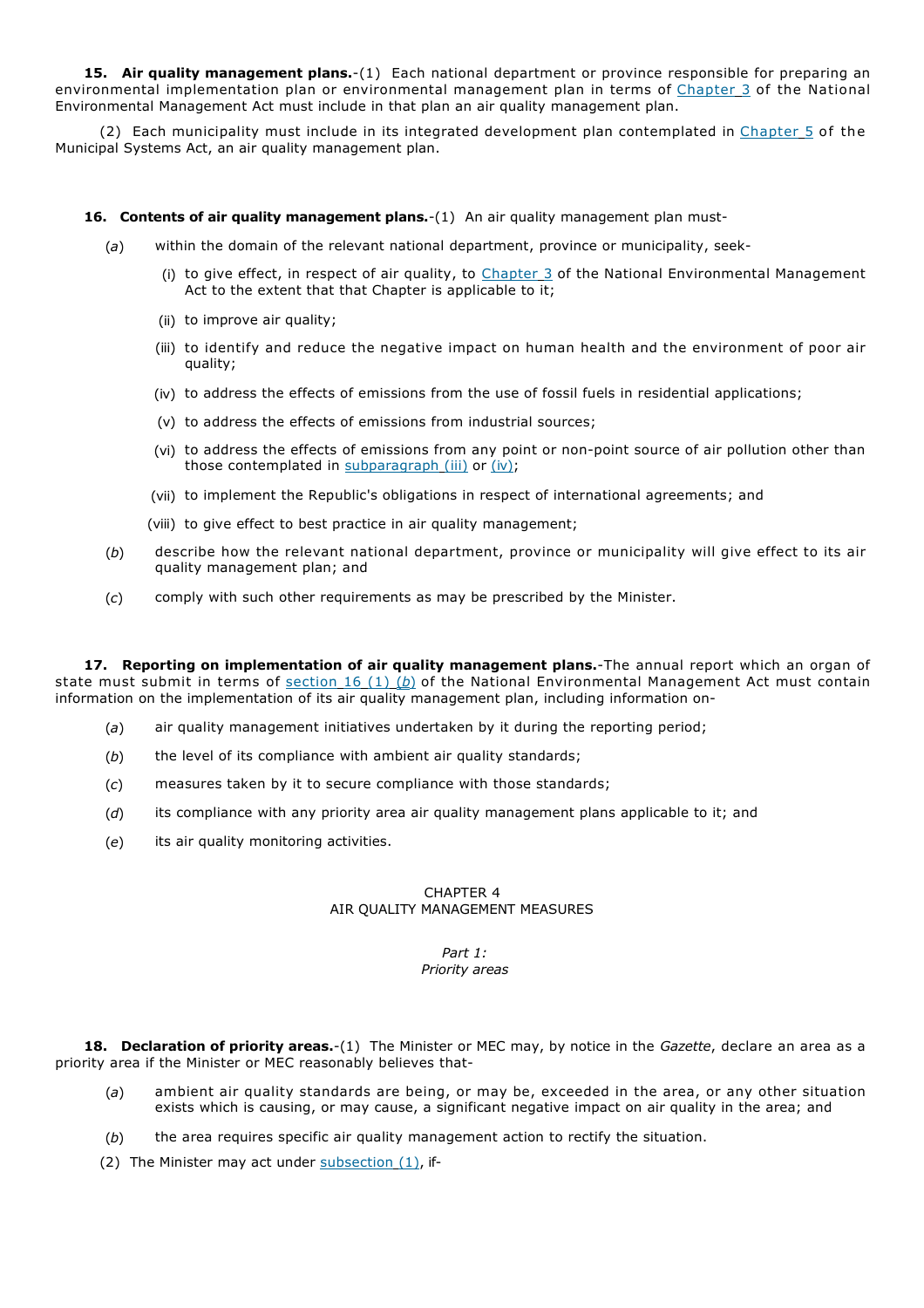- (*a*) the negative impact on air quality in the area-
	- (i) affects the national interest; or
	- (ii) is contributing, or is likely to contribute, to air pollution in another country;
- (*b*) the area extends beyond provincial boundaries; or
- (*c*) the area falls within a province and the province requests the Minister to declare the area as a priority area.

(3) The MECs of two or more adjoining provinces may by joint action in terms of subsection  $(1)$  declare an area falling within those provinces as a priority area.

(4) Before publishing a notice in terms of  $subsection(1)$ , the Minister or the relevant MEC or MECs must follow a consultative process in accordance with sections 56 and 57.

(5) The Minister or MEC may, by notice in the *Gazette*, withdraw the declaration of an area as a priority area if the area is in compliance with ambient air quality standards for a period of at least two years.

**19. Management of priority areas.**-(1) If the Minister has in terms of section 18 declared an area as a priority area, the national air quality officer must-

- (*a*) after consulting the air quality officers of any affected province and municipality, prepare a priority area air quality management plan for the area; and
- (*b*) within six months of the declaration of the area, or such longer period as the Minister may specify, submit the plan to the Minister for approval.

(2) If the MEC has in terms of section 18 declared an area as a priority area, the air quality officer of the relevant province must-

- (*a*) after consulting the national air quality officer and the air quality officer of any affected municipality, prepare a priority area air quality management plan for the area; and
- (*b*) within six months of the declaration of the area, or such longer period as the MEC may specify, submit the plan to the MEC for approval.

(3) If the MECs in two or more adjoining provinces have by joint action in terms of section 18 declared an area as a priority area, the air quality officers of the relevant provinces must jointly-

- (*a*) after consulting the national air quality officer and the air quality officers of the affected municipalities, prepare a priority area air quality management plan for the area; and
- (*b*) within six months of the declaration of the area, or such longer period as the relevant MECs may specify, submit the plan to the MECs for approval.
- (4) Before approving a priority area air quality management plan, the Minister or the relevant MEC or MECs-
- (*a*) must follow a consultative process in accordance with sections 56 and 57;
- (*b*) may require the relevant air quality officer to amend the plan within a period determined by the Minister or the relevant MEC or MECs.

(5) (*a*) The Minister or the relevant MEC or MECs must publish an approved plan in the *Gazette* within 90 days of approval.

(*b*) The approved plan takes effect from the date of its publication.

- (6) A priority area air quality management plan must-
- (*a*) be aimed at co-ordinating air quality management in the area;
- (*b*) address issues related to air quality in the area; and
- (*c*) provide for the implementation of the plan by a committee representing relevant role-players.

(7) A priority area air quality management plan lapses when the declaration of the area as a priority area is withdrawn in terms of section 18 (5).

**20. Regulations for implementing and enforcing priority area air quality management plans.**-The Minister or MEC may prescribe regulations necessary for implementing and enforcing approved priority area air quality management plans, including-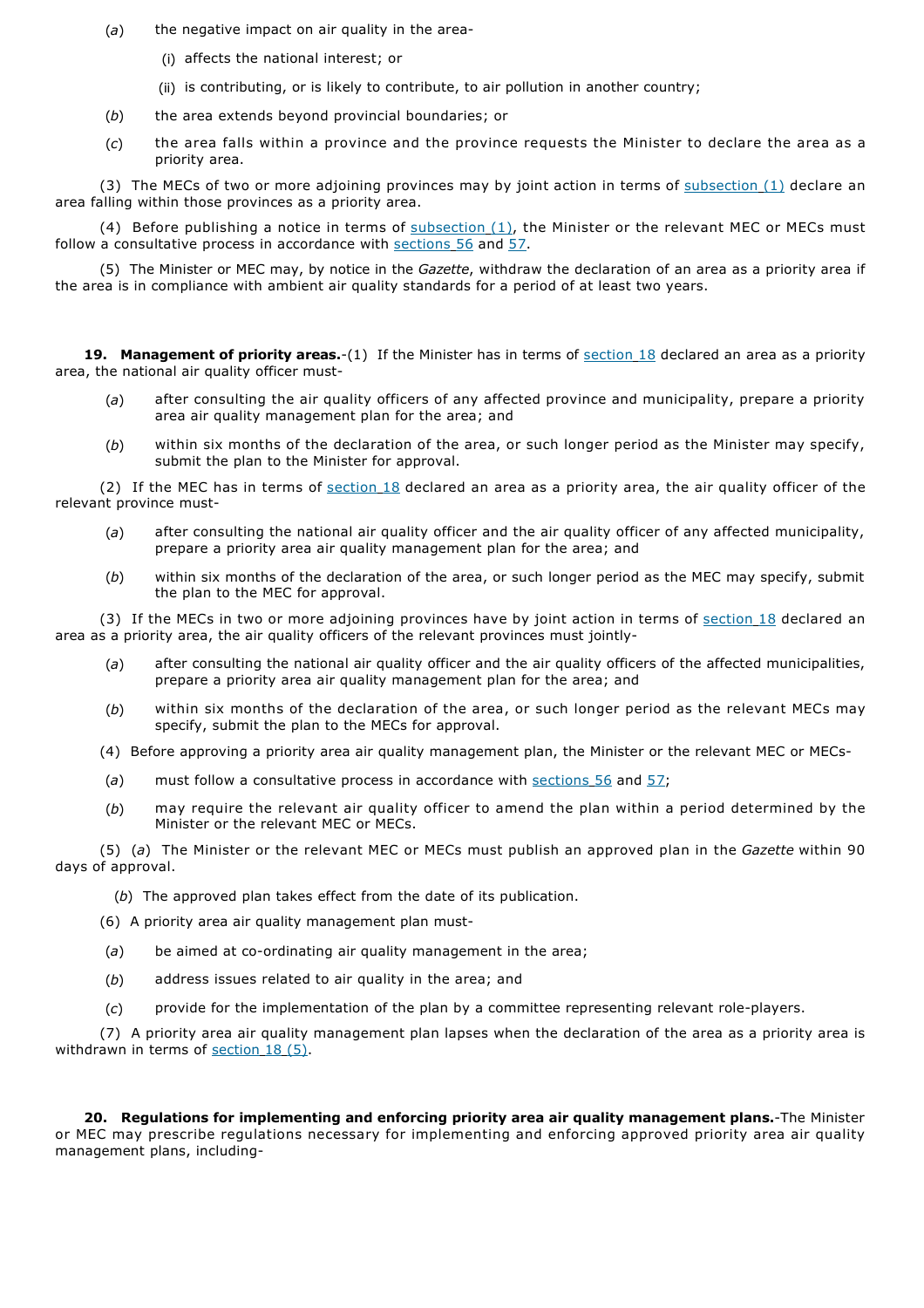- (*a*) funding arrangements;
- (*b*) measures to facilitate compliance with such plans;
- (*c*) penalties for any contravention of or any failure to comply with such plans; and
- (*d*) regular review of such plans.

## *Part 2:*

*Listing of activities resulting in atmospheric emissions*

**21. Listing of activities.**-(1) The Minister must, or the MEC may, by notice in the *Gazette*-

- (*a*) publish a list of activities which result in atmospheric emissions and which the Minister or MEC reasonably believes have or may have a significant detrimental effect on the environment, including health, social conditions, economic conditions, ecological conditions or cultural heritage; and
- (*b*) when necessary, amend the list by-
	- (i) adding to the list activities in addition to those contemplated in paragraph (*a*);
	- (ii) removing activities from the list; or
	- (iii) making other changes to particulars on the list.

(2) A list published by the Minister applies nationally and a list published by the MEC applies to the relevant province only.

- (3) A notice referred to in subsection (1)-
- (*a*) must establish minimum emission standards in respect of a substance or mixture of substances resulting from a listed activity and identified in the notice, including-
	- (i) the permissible amount, volume, emission rate or concentration of that substance or mixture of substances that may be emitted; and
	- (ii) the manner in which measurements of such emissions must be carried out;
- (*b*) may contain transitional and other special arrangements in respect of activities which are carried out at the time of their listing; and
- (*c*) must determine the date on which the notice takes effect.

(4) (*a*) Before publishing a notice in terms of subsection (1) or any amendment to the notice, the Minister or MEC must follow a consultative process in accordance with sections 56 and 57.

(*b*) Paragraph (*a*) need not be complied with if the notice is amended in a non-substantive way.

(Date of commencement of s. 21: 1 April, 2010.)

**22. Consequences of listing.**-No person may without a provisional atmospheric emission licence or an atmospheric emission licence conduct an activity-

- (*a*) listed on the national list anywhere in the Republic; or
- (*b*) listed on the list applicable in a province anywhere in that province.

(Date of commencement of s. 22: 1 April, 2010.)

22A. Consequences of unlawful conduct of listed activity resulting in atmospheric **emission.**-(1) Section 24G of the National Environmental Management Act, 1998, as amended, applies to the commencement, without an environmental authorisation, of a listed activity or the activity specified in item 2 in Listing Notice 1 and items 5 and 26 in Listing Notice 2, relating to air quality in terms of Chapter 5 of the National Environmental Management Act, 1998.

(2) Subsections (4) to (10) are applicable to the operating, without a provisional registration or registration certificate, of a scheduled process in terms of the Atmospheric Pollution Prevention Act, 1965, at any time prior to the commencement of this Act.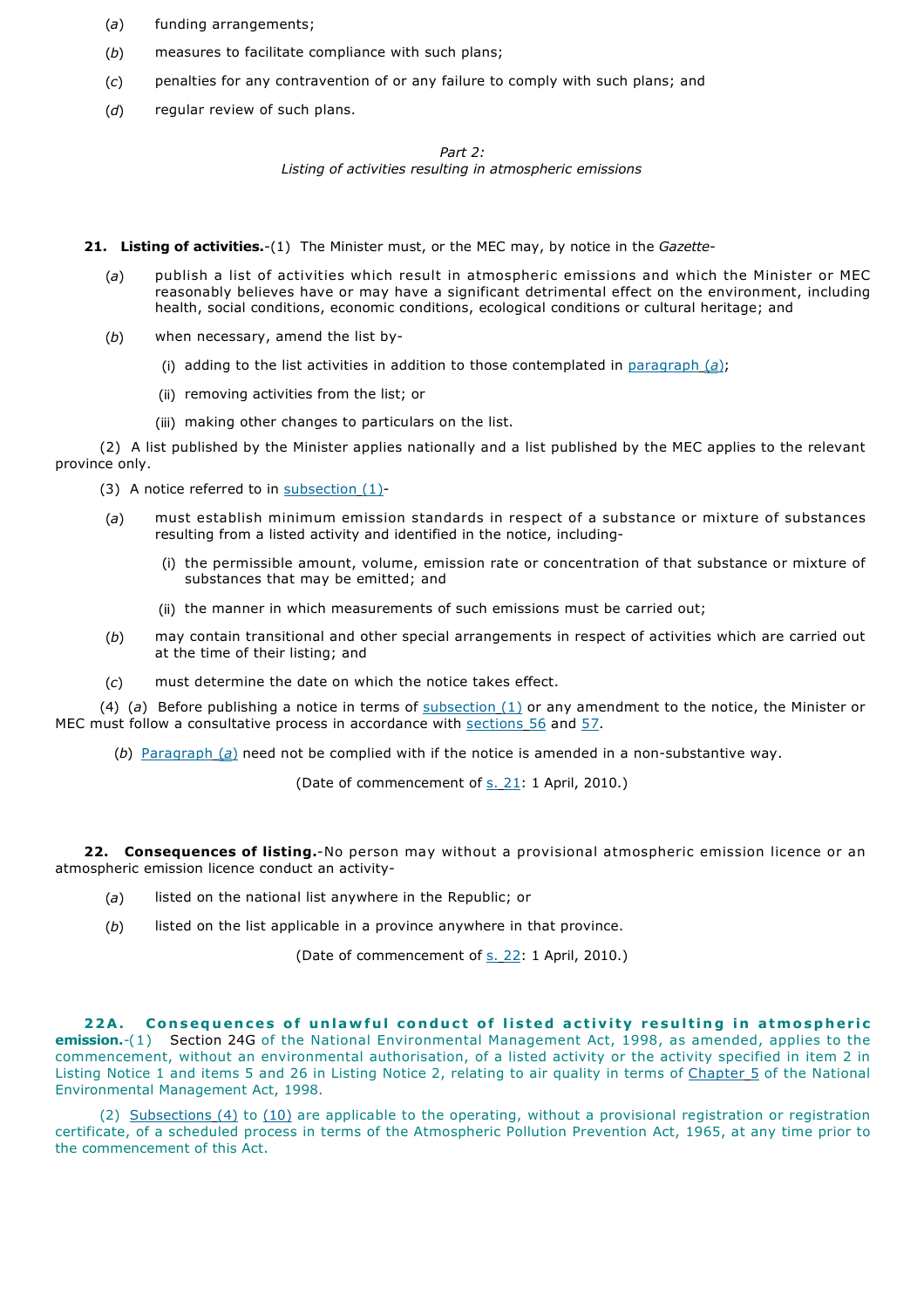(3) Subsections (4) to (10) are applicable to the conducting, without a provisional atmospheric emission licence or an atmospheric emission licence, of an activity listed in terms of section 21 of this Act which results in atmospheric emission.

(4) On application by a person who conducted an activity contemplated in subsection (2) or (3), the licensing authority may direct the applicant to-

- (*a*) immediately cease the activity pending a decision on the application submitted in terms of this section;
- (*b*) investigate, evaluate and assess the impact of the activity on the environment, including the ambient air and human health;
- (*c*) remedy any adverse effect of the activity on the environment, including the ambient air, and human health;
- (*d*) cease, modify or control any act, activity, process or omission causing atmospheric emission;
- (*e*) eliminate any source of atmospheric emission;
- ( *f* ) compile a report containing-
	- (i) a description of the need and desirability of the activity;
	- (ii) an assessment of the nature, extent, duration and significance of the consequences for or impacts on the environment, including the ambient air, and human health of the activity, including the cumulative effects and the manner in which the geographical, physical, biological, social, economic and cultural aspects of the environment may be affected by the proposed activity;
	- (iii) a description of mitigation measures undertaken or to be undertaken in respect of the consequences for or impacts on the environment, including the ambient air, and human health of the activity;
	- (iv) a description of the public participation process followed during the course of compiling the report, including all comments received from interested and affected parties and an indication of how issues raised have been addressed;
	- (v) an environmental management programme; or
- (*g*) provide such other information or undertake such further studies as the licensing authority may deem necessary.

(5) The licensing authority must consider any reports or information submitted in terms of subsection (4) and thereafter may-

- (*a*) refuse to issue an atmospheric emission licence;
- (*b*) issue an atmospheric emission licence to such person to conduct the activity subject to such conditions as the licensing authority may deem necessary, which atmospheric emission licence shall only take effect from the date on which it has been issued; or
- (*c*) direct the applicant to provide further information or take further steps prior to making a decision in terms of paragraphs (*a*) or (*b*).
- (6) The licensing authority may as part of the decision contemplated in subsection (5), direct a person to-
- (*a*) rehabilitate the environment within such time and subject to such conditions as the licensing authority may deem necessary;
- (*b*) prevent or eliminate any source of atmospheric emission from the activity within such time and subject to such conditions as the licensing authority may deem necessary; or
- (*c*) take any other steps necessary under the circumstances.

(7) A person contemplated in subsection (4) must pay an administrative fine, which may not exceed R5 million and which must be determined by the licensing authority, before the licensing authority may act in terms of subsection 5 (*a*) or (*b*).

(8) In considering a decision contemplated in subsection (5) (*a*) or (*b*), the licensing authority may take into account whether or not the applicant complied with any directive issued in terms of subsections (4) or (5) (*c*).

(9) The submission of an application in terms of  $subsection(4)$  or the issuing of an atmospheric emission licence in terms of subsection 5 (*b*) or the payment of the administrative fine in terms of subsection (7) shall-

- (*a*) in no way derogate from the environmental management inspector's or the South African Police Services' authority to investigate any transgression of this Act; or
- (*b*) in no way derogate from the National Prosecuting Authority's legal authority to institute any criminal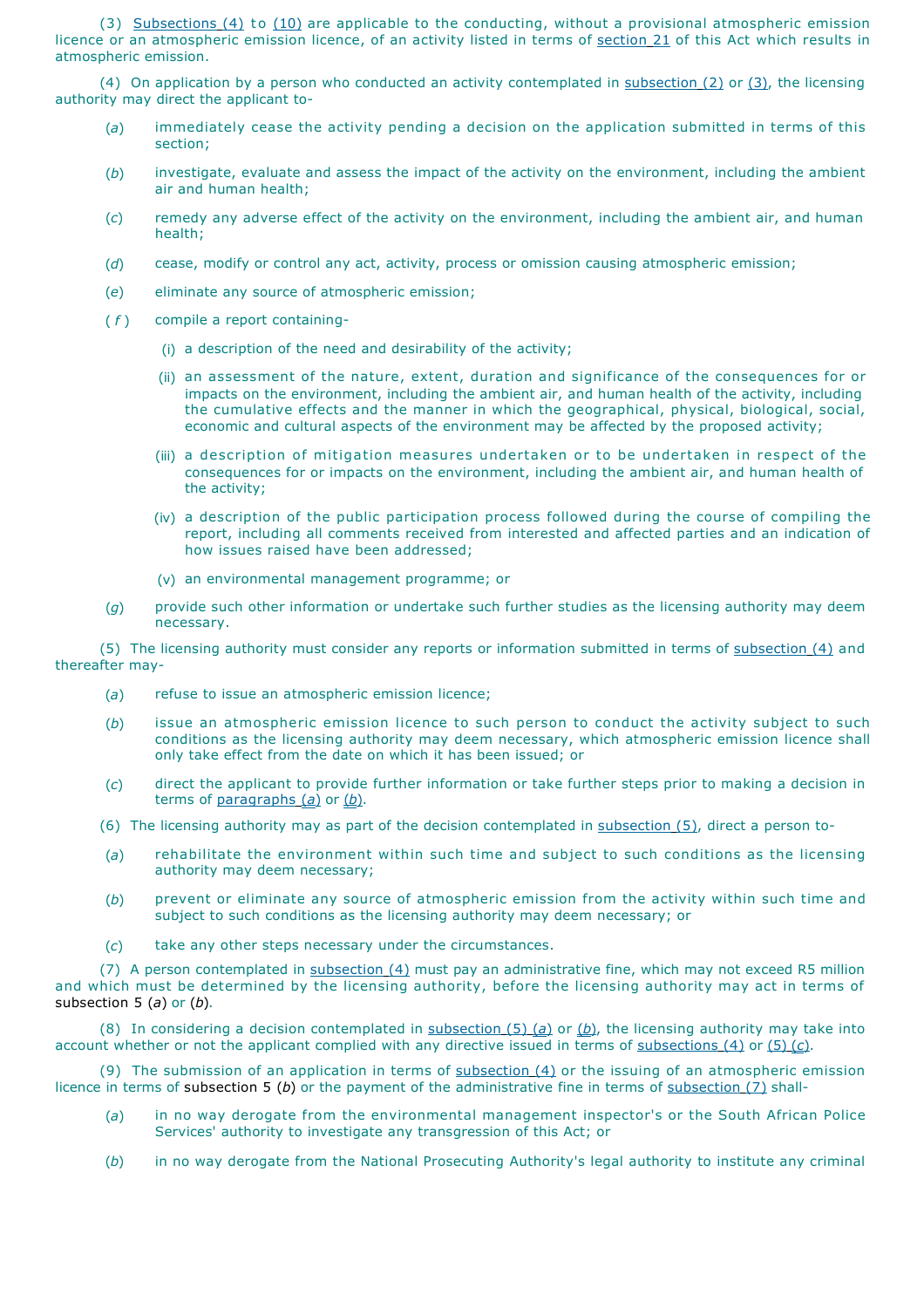prosecution; and

(*c*) not indemnify the applicant from liability in terms of section 51 (1) (*a*) for having contravened section 22.

(10) If, at any stage after the submission of an application in terms of subsection (4), it comes to the attention of the licensing authority, that the applicant is under criminal investigation for the contravention of or failure to comply with section 22, the licensing authority may defer a decision to issue an atmospheric emission licence until such time that the investigation is concluded and-

- (*a*) the National Prosecuting Authority has decided not to institute prosecution in respect of such contravention or failure;
- (*b*) the applicant concerned is acquitted or found not guilty after prosecution in respect of such contravention or failure has been instituted; or
- (*c*) the applicant concerned has been convicted by a court of law of an offence in respect of such contravention or failure and the applicant has in respect of the conviction exhausted all the recognised legal proceedings pertaining to appeal or review.

[S. 22A inserted by s. 3 of Act No. 20 of 2014.]

### *Part 3: Controlled emitters*

**23. Controlled emitters.**-(1) The Minister or MEC may, by notice in the *Gazette*, declare any appliance or activity, or any appliance or activity falling within a specified category, as a controlled emitter if such appliance or activity, or appliances or activities falling within such category, result in atmospheric emissions which through ambient concentrations, bioaccumulation, deposition or in any other way, present a threat to health or the environment or which the Minister or MEC reasonably believes presents such a threat.

(2) Before publishing a notice in terms of  $subsection(1)$  or any amendment to the notice, the Minister or MEC must-

- (a) follow a consultative process in accordance with sections 56 and 57;
- (*b*) apply the precautionary principle contained in section 2 (4) (*a*) (vii) of the National Environmental Management Act;
- (*c*) take into account the Republic's obligations in terms of any applicable international agreement; and
- (*d*) consider-
	- (i) any sound scientific information; and
	- (ii) any risk assessments.
- (3) Subsection (2) need not be complied with if the notice is amended in a non-substantive way.

**24. Standards for controlled emitters.**-(1) A notice contemplated in section 23 (1) must establish emission standards, which must include standards setting the permissible amount, volume, emission rate or concentration of any specified substance or mixture of substances that may be emitted from the controlled emitter.

(2) The Minister must prescribe the manner in which measurements of emissions from controlled emitters must be carried out.

**25. Consequences of declaration.**-(1) No person may manufacture, sell or use any appliance or conduct an activity declared as a controlled emitter unless that appliance or activity complies with the standards established in terms of section 24.

- (2) Subsection (1) applies-
- (*a*) nationwide in respect of an appliance or activity declared by the Minister; or
- (*b*) in a relevant province only in respect of an appliance or activity declared by the MEC responsible for air quality in that province.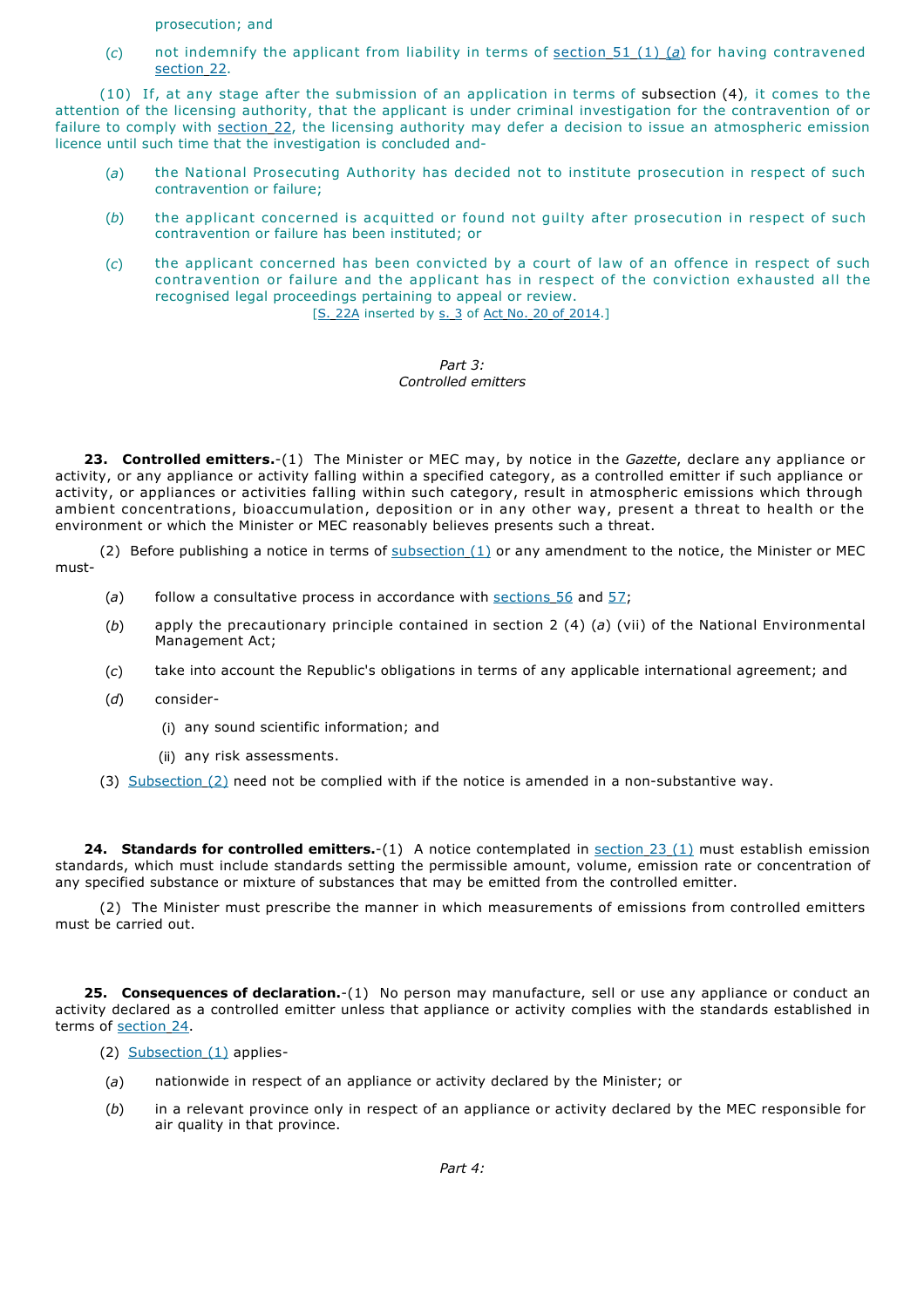## *Controlled fuels*

**26. Controlled fuels.**-(1) The Minister or MEC may, by notice in the *Gazette*, declare a substance or mixture of substances which, when used as a fuel in a combustion process, result in atmospheric emissions which through ambient concentrations, bioaccumulation, deposition or in any other way, present a threat to health or the environment or which the Minister or MEC reasonably believes present such a threat, as a controlled fuel.

(2) Before publishing a notice in terms of  $subsection(1)$  or any amendment to the notice, the Minister or MEC must-

- (*a*) follow a consultative process in accordance with sections 56 and 57;
- (*b*) apply the precautionary principle contained in section 2 (4) (*a*) (vii) of the National Environmental Management Act;
- (*c*) take into account the Republic's obligations in terms of any applicable international agreement; and
- (*d*) consider-
	- (i) any sound scientific information; and
	- (ii) any risk assessments.
- (3) Subsection (2) need not be complied with if the notice is amended in a non-substantive way.

**27. Use and prohibition of controlled fuels.**-A notice contemplated in section 26 (1) may-

- (*a*) establish standards for the use of the controlled fuel in combustion processes;
- (*b*) establish standards for the manufacture or sale of the controlled fuel;
- (*c*) establish specifications, including maximum or minimum levels or concentrations of the constituents of substances or mixtures of substances, for the composition of controlled fuels;
- (d) prohibit the manufacture, sale or use of the controlled fuel;
- (*e*) differentiate between different geographical areas;
- ( *f* ) provide for the phasing in of its provisions; and
- (*g*) be amended.

**28. Consequences of declaration.**-(1) No person may manufacture, sell or use a controlled fuel unless that manufacture, sale or use complies with the standards established in terms of section 27.

(2) No person may manufacture, sell or use a prohibited controlled fuel unless that manufacture, sale or use complies with any conditions of manufacture, sale or use established in terms of section 27.

- (3) Subsections  $(1)$  and  $(2)$  apply-
- (*a*) nationwide in respect of a substance or mixture of substances declared by the Minister; or
- (*b*) in a relevant province only in respect of a substance or mixture of substances declared by the MEC responsible for air quality in that province.

## *Part 5: Other measures*

- **29. Pollution prevention plans.**-(1) The Minister or MEC may, by notice in the *Gazette*
	- (*a*) declare any substance contributing to air pollution as a priority air pollutant; and
	- (*b*) require persons falling within a category specified in the notice to prepare, submit to the Minister or MEC for approval, and implement pollution prevention plans in respect of a substance declared as a priority air pollutant in terms of paragraph (*a*).
	- (2) The Minister or MEC may, by written notice to a person conducting a listed activity which involves the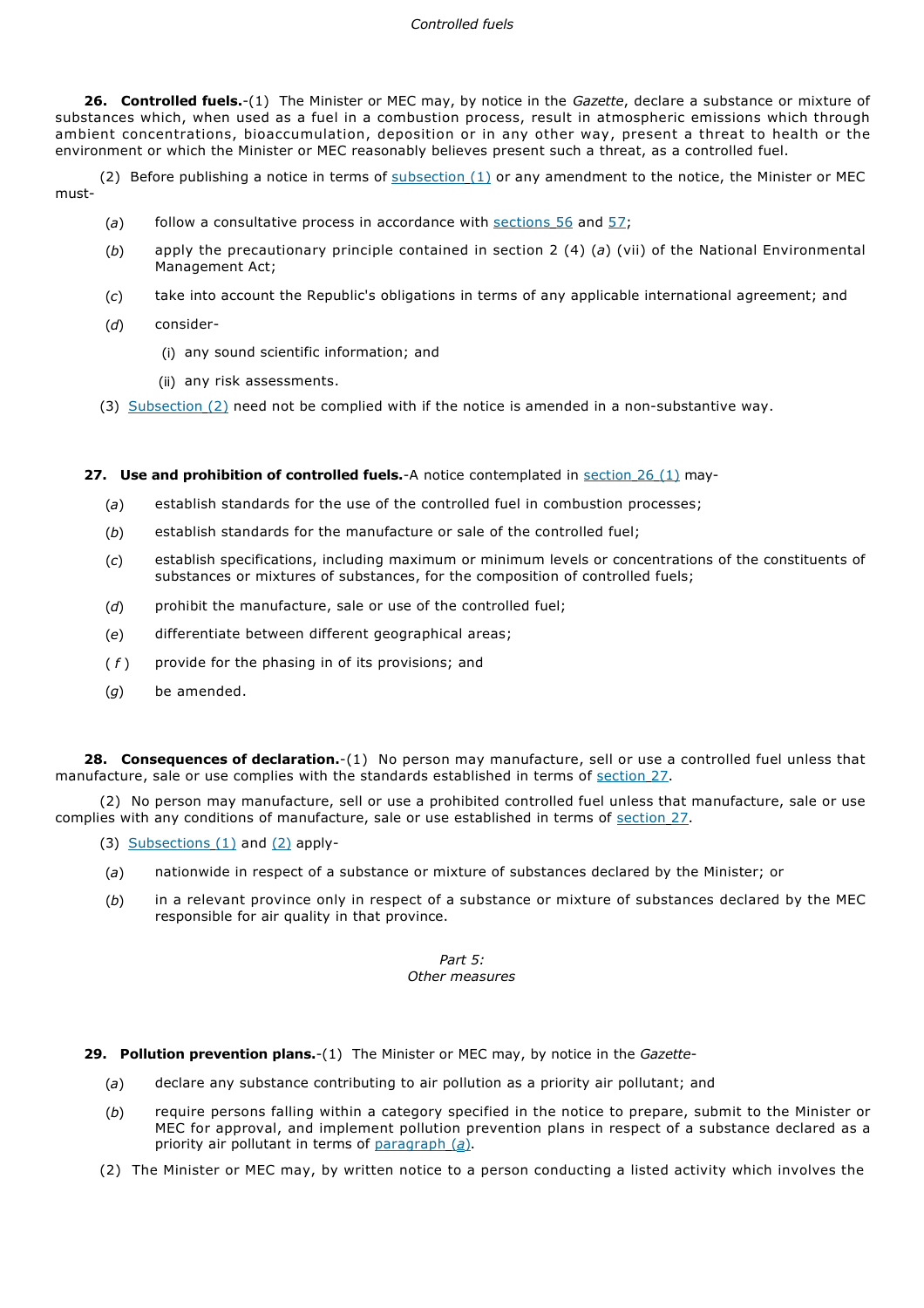emission of a substance declared as a priority air pollutant, require that person to prepare, submit to the Minister or MEC for approval and implement a pollution prevention plan, whether or not that person falls within a category specified in terms of subsection (1) (b).

(3) Pollution prevention plans must comply with such requirements as may be prescribed by the Minister or MEC.

(4) A notice contemplated in subsection (1) (*b*) or (2) must contain a requirement that the person indicated in the notice monitors, evaluates and reports on the implementation of the pollution prevention plan that has been approved in terms of  $subsection(1)$  or  $(2)$ .

[Sub-s. (4) added by s. 4 of Act No. 20 of 2014.]

**30. Atmospheric impact reports.**-An air quality officer may require any person to submit to the air quality officer an atmospheric impact report in a prescribed form if-

- (*a*) the air quality officer reasonably suspects that the person has on one or more occasions contravened or failed to comply with this Act or any conditions of a licence and that such contravention or failure has had, or may have, a detrimental effect on the environment, including health, social conditions, economic conditions, ecological conditions or cultural heritage, or has contributed to the degradation of ambient air quality; or
- (*b*) a review of a provisional atmospheric emission licence or an atmospheric emission licence is undertaken in terms of section 45.

**31. Recognition programmes.**-An air quality officer may establish a programme for the public recognition of significant achievements in the area of pollution prevention.

> *Part 6: Measures in respect of dust, noise and offensive odours*

**32. Control of dust.**-The Minister or MEC may prescribe-

- (*a*) measures for the control of dust in specified places or areas, either in general or by specified machinery or in specified instances;
- (*b*) steps that must be taken to prevent nuisance by dust; or
- (*c*) other measures aimed at the control of dust.

**33. Rehabilitation when mining operations cease.**-If it is determined that a mine, having regard to its known ore reserves, is likely to cease mining operations within a period of five years, the owner of that mine must promptly notify the Minister in writing-

- (*a*) of the likely cessation of those mining operations; and
- (*b*) of any plans that are in place or in contemplation for-
	- (i) the rehabilitation of the area where the mining operations were conducted a fter mining operations have stopped; and
	- (ii) the prevention of pollution of the atmosphere by dust after those operations have stopped.

**34. Control of noise.**-(1) The Minister may prescribe essential national standards-

- (*a*) for the control of noise, either in general or by specified machinery or activities or in specified places or areas; or
- (*b*) for determining-
	- (i) a definition of noise; and
	- (ii) the maximum levels of noise.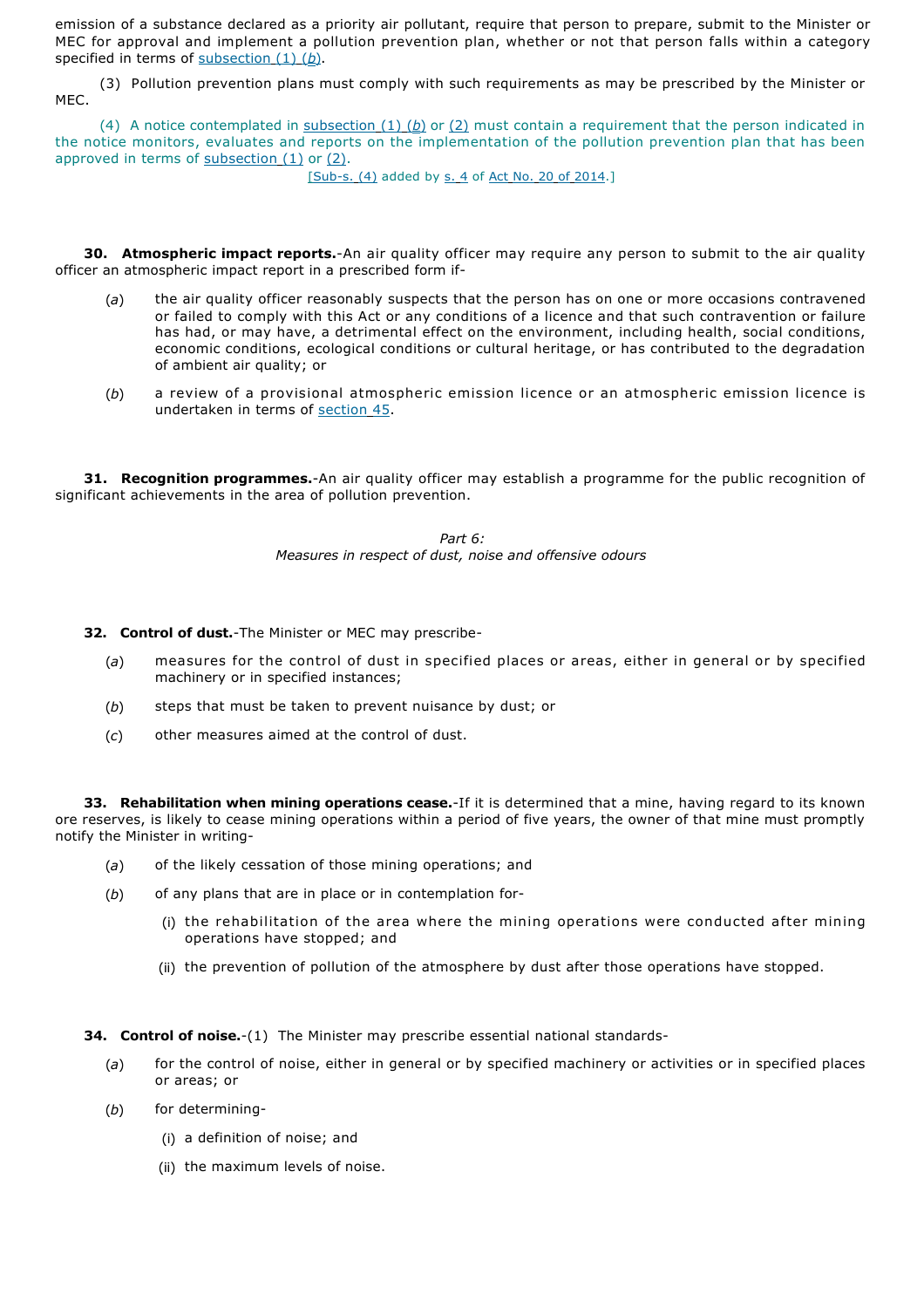(2) When controlling noise the provincial and local spheres of government are bound by any prescribed national standards.

**35. Control of offensive odours.**-(1) The Minister or MEC may prescribe measures for the control of offensive odours emanating from specified activities.

(2) The occupier of any premises must take all reasonable steps to prevent the emission of any offensive odour caused by any activity on such premises.

## CHAPTER 5 LICENSING OF LISTED ACTIVITIES

**36. Licensing authority.**-(1) Metropolitan and district municipalities are charged with implementing the atmospheric emission licensing system referred to in section 22, and must for this purpose perform the functions of licensing authority as set out in this Chapter and other provisions of this Act, subject to subsections (2), (3) and (4).

(2) If a metropolitan or district municipality has delegated its functions of licensing authority to a provincial organ of state in terms of section 238 of the Constitution, that provincial organ of state must for the purposes of this Act be regarded as the licensing authority in the area of that municipality.

 $(3)$  . . . . . .

## [Sub-s. (3) deleted by s. 5 (*a*) of Act No. 20 of 2014.]

# Wording of Sections

(3A) (*a*) In accordance with sections  $125(2)(b)$  and  $156(1)(b)$  of the Constitution whenever a licensing authority fails to take a decision on an application for an atmospheric emission licence within the time period set out in section 40 (3) or (3A) of this Act, the person that applied for an atmospheric emission licence may apply to the Minister or MEC, as the case may be, to take the decision.

(*b*) The person contemplated in paragraph (*a*) must notify the licensing authority in writing of the intention to exercise the option in paragraph (*a*) at least 30 days prior to the exercising of such option.

(*c*) The application contemplated in paragraph (*a*) must, at least, contain all the documents submitted to the licensing authority in order to enable the Minister or MEC, as the case may be, to take a decision.

(*d*) Before taking a decision as contemplated in paragraph (*a*), the Minister or MEC must request the licensing authority to provide him or her with a report within a specified time period on the status and causes of delay in the application.

(*e*) After having received the report referred to in paragraph (*d*) or in the event that no response or no satisfactorily response or cooperation is received from the licensing authority within the specified time period the Minister or MEC, as the case may be, must, where appropriate-

- (i) inform the person that applied for an atmospheric emission licence in the event that the licensing authority has complied with the relevant prescripts;
- (ii) assist the licensing authority in accordance with sections 125 (3) and 155 (7) of the Constitution to fulfil its obligations under this Act; or
- (iii) direct the licensing authority to take the decision and such other steps as the Minister or MEC, as the case may be, may deem necessary, within a specified time period.

( *f* ) In the event that the licensing authority fails to take the decision within the specified time period or in any other manner fails to comply with the directive contemplated in paragraph (*e*) (iii), the Minister or MEC, as the case may be, must take the decision within a reasonable period of time.

(*g*) The Minister or MEC, as the case may be, must, simultaneously with the submission of the annual report contemplated in section 40 (1) (*d*) (i) of the Public Finance Management Act, 1999 (Act No. 1 of 1999), submit a report to Parliament or Provincial Legislature, as the case may be, setting out the details regarding the exercise of the power referred to in this section during the previous financial year.

[Sub-s. (3A) inserted by s. 5 (*b*) of Act No. 20 of 2014.]

(3B) The MEC or Minister, as the case may be, must make a decision on the application contemplated in subsection (3A) (a), within a reasonable period of time from the date of receipt of the application. [Sub-s. (3B) inserted by s. 5 (*b*) of Act No. 20 of 2014.]

(3C) In the event that the MEC fails to make a decision on the application, within a reasonable period of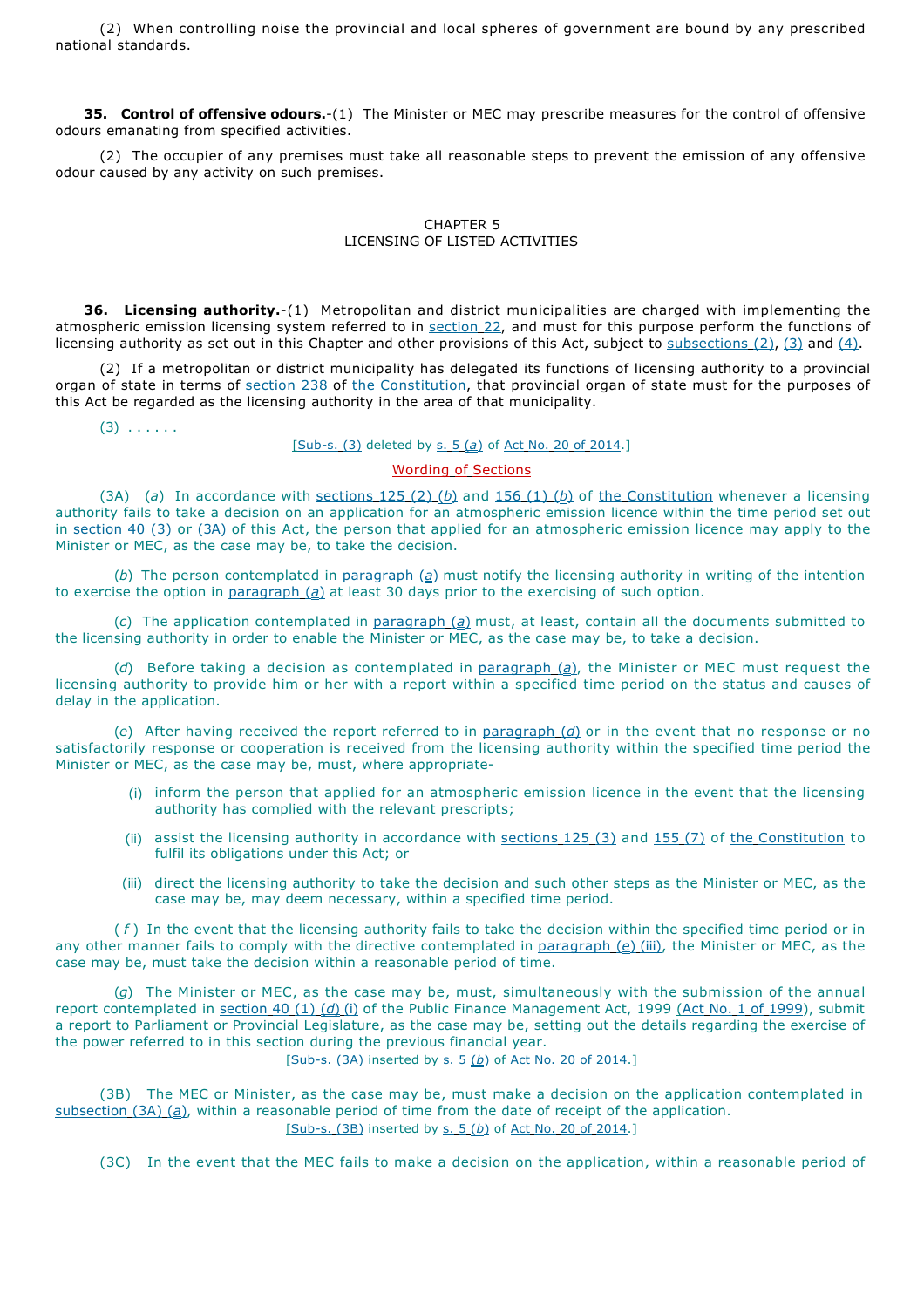time, as contemplated in subsection (3B), the applicant may submit the application to the Minister for a decision in terms of subsection (3A) (*a*).

# [Sub-s. (3C) inserted by s. 5 (*b*) of Act No. 20 of 2014.]

(3D) In the event that the MEC does not have capacity to exercise the power, or for any good reason is unable to do so or to do so within a reasonable period of time, the MEC may request, in writing, the Minister to exercise the power in terms of subsection (3A) (*a*).

[Sub-s. (3D) inserted by s. 5 (*b*) of Act No. 20 of 2014.]

(4) If a municipality applies for an atmospheric emission licence, a provincial organ of state designated by the MEC must be regarded as the licensing authority for the purpose of-

- (*a*) that application; and
- (*b*) the implementation of this Act in relation to any licence that may be issued to the municipality.

## (Date of commencement of s. 36: 1 April, 2010.)

(5) Notwithstanding subsections  $(1)$  to  $(4)$ , the Minister is the licensing authority and must perform the functions of the licensing authority if-

- (*a*) a provincial organ of state, which has been delegated the power to perform the licensing authority function in terms of  $subsection (2)$  by the metropolitan or district municipality, applies for an atmospheric emission licence;
- (*b*) the listed activity falls within the boundaries of more than one province;
- (*c*) the listed activity forms part of a matter declared as a national priority in terms of a Cabinet decision and notice referred to in section 24C (2B) of the National Environmental Management Act, 1998, as amended by the National Environmental Management Laws Second Amendment Act, 2013;
- (d) the listed activity relates to the activities listed in terms of section 24 (2) of the National Environmental Management Act, 1998, or in terms of section 19 (1) of the National Environmental Management: Waste Act, 2008, or the Minister has been identified as the competent authority; or
- (*e*) the listed activity relates to a prospecting, mining, exploration or production activity as contemplated in the Mineral and Petroleum Resources Development Act, 2002 (Act No. 28 of 2002), in the area for which the right has been applied for, and the Minister responsible for mineral resources has been identified as the competent authority in terms of section 24C of the National Environmental Management Act, 1998.

#### [Sub-s. (5) added by s. 5 (*c*) of Act No. 20 of 2014.]

(6) For the purposes of subsection (5) (*d*), the Minister, as the competent authority empowered under section 24C (2) of the National Environmental Management Act, 1998 and as the licensing authority empowered under section 43 (1) of the National Environmental Management: Waste Act, 2008, may issue an integrated environmental authorisation for the activities listed under section 24 (2) of the National Environmental Management Act, 1998 and section 19 (1) of the National Environmental Management: Waste Act, 2008.

[Sub-s. (6) added by s. 5 (*c*) of Act No. 20 of 2014.]

- (7) An integrated environmental authorisation contemplated in subsection (6) may be issued only if-
- (*a*) the relevant provisions of this Act, the National Environmental Management Act, 1998, and the National Environmental Management: Waste Act, 2008, have been complied with; and
- (*b*) the integrated environmental authorisation specifies the provisions in terms of which it has been issued.

## [Sub-s. (7) added by s. 5 (*c*) of Act No. 20 of 2014.]

(8) The Minister and the licensing authority contemplated in subsections (1) to (4) may agree that an application for an atmospheric emission licence with regard to any activity contemplated in section 22 may be dealt with by the Minister or the relevant licensing authority contemplated in subsections  $(1)$  to  $(4)$ . [Sub-s. (8) added by s. 5 (*c*) of Act No. 20 of 2014.]

**37. Application for atmospheric emission licences.**-(1) A person must apply for an atmospheric emission licence by lodging with the licensing authority of the area in which the listed activity is or is to be carried out, an application in the form required by the licensing authority.

- (2) An application for an atmospheric emission licence must be accompanied by-
- (*a*) the prescribed processing fee; and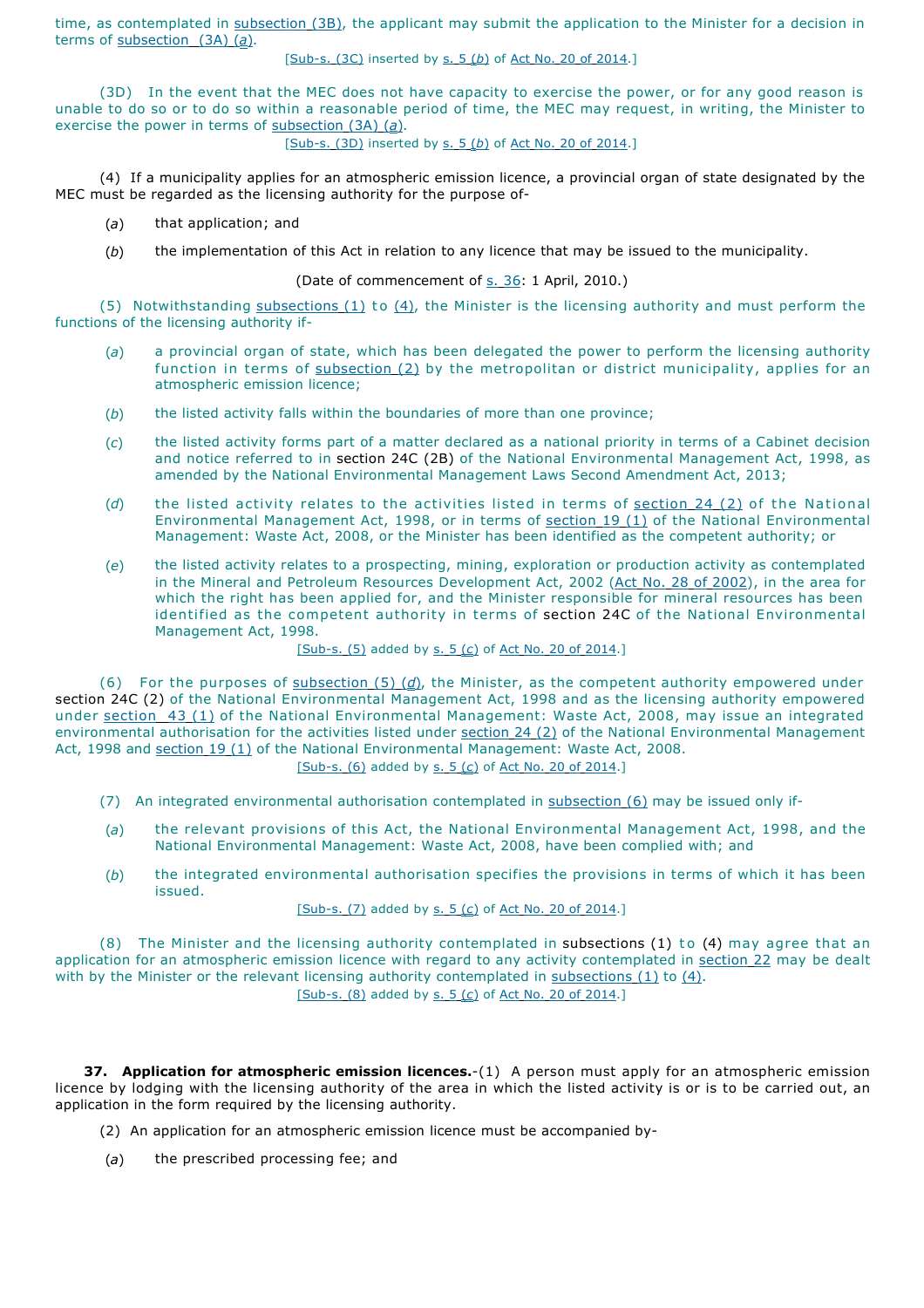(*b*) such documentation and information as may be required by the licensing authority.

(Date of commencement of s. 37: 1 April, 2010.)

## **38. Procedure for licence applications.**-(1) The licensing authority-

- (*a*) may, to the extent that it is reasonable to do so, require the applicant, at the applicant's expense, to obtain and provide it by a given date with other information, in addition to the information contained in or submitted in connection with the application;
- (*b*) may conduct its own investigation on the likely effect of the proposed licence on air quality;
- (*c*) may invite written comments from any organ of state which has an interest in the matter; and
- (*d*) must afford the applicant an opportunity to make representations on any adverse statements or objections to the application.

(2) Section 24 of the National Environmental Management Act applies to all applications for atmospheric emission licences, which are subject to an environmental impact assessment in terms of section 24 of the National Environmental Management Act, and both an applicant and the licensing authority must comply with that section and any applicable notice issued or regulation made in relation to that section.

[Sub-s. (2) substituted by s. 6 (*a*) of Act No. 20 of 2014.]

## Wording of Sections

(3) (*a*) An applicant must, immediately after the submission of the application to the licensing authority, take appropriate steps to bring the application to the attention of relevant organs of state, interested persons and the public.

## [Para. (*a*) substituted by s. 6 (*b*) of Act No. 20 of 2014.]

## Wording of Sections

(*b*) Such steps must include the publication of a notice in at least two newspapers circulating in the area in which the listed activity applied for is or is to be carried out-

- (i) describing the nature and purpose of the licence applied for;
- (ii) giving particulars of the listed activity, including the place where it is or is to be carried out;
- (iiA) indicating where a copy of the application can be obtained; [Sub-para. (iiA) inserted by s. 6 (*c*) of Act No. 20 of 2014.]
- (iii) stating a reasonable period within which written representations on or objections to the application may be submitted, and the address or place where representations or objections must be submitted; and
- (iv) containing such other particulars as the licensing authority may require.

(Date of commencement of s. 38: 1 April, 2010.)

**39. Factors to be taken into account by licensing authorities.**-When considering an application for an atmospheric emission licence, the licensing authority must take into account all relevant matters, including-

- (*a*) any applicable minimum standards set for ambient air and point source emissions that have been determined in terms of this Act;
- (*b*) the pollution being or likely to be caused by the carrying out of the listed activity applied for and the effect or likely effect of that pollution on the environment, including health, social conditions, economic conditions, cultural heritage and ambient air quality;
- (*c*) the best practicable environmental options available that could be taken-
	- (i) to prevent, control, abate or mitigate that pollution; and
	- (ii) to protect the environment, including health, social conditions, economic conditions, cultural heritage and ambient air quality, from harm as a result of that pollution;
- (*d*) section 24 of the National Environmental Management Act and any applicable environmental impact assessment done, the decision taken on the application of the environmental authorisation, and any applicable notice issued or regulation made pursuant to that section; [Para. (d) substituted by s. 7 of Act No. 20 of 2014.]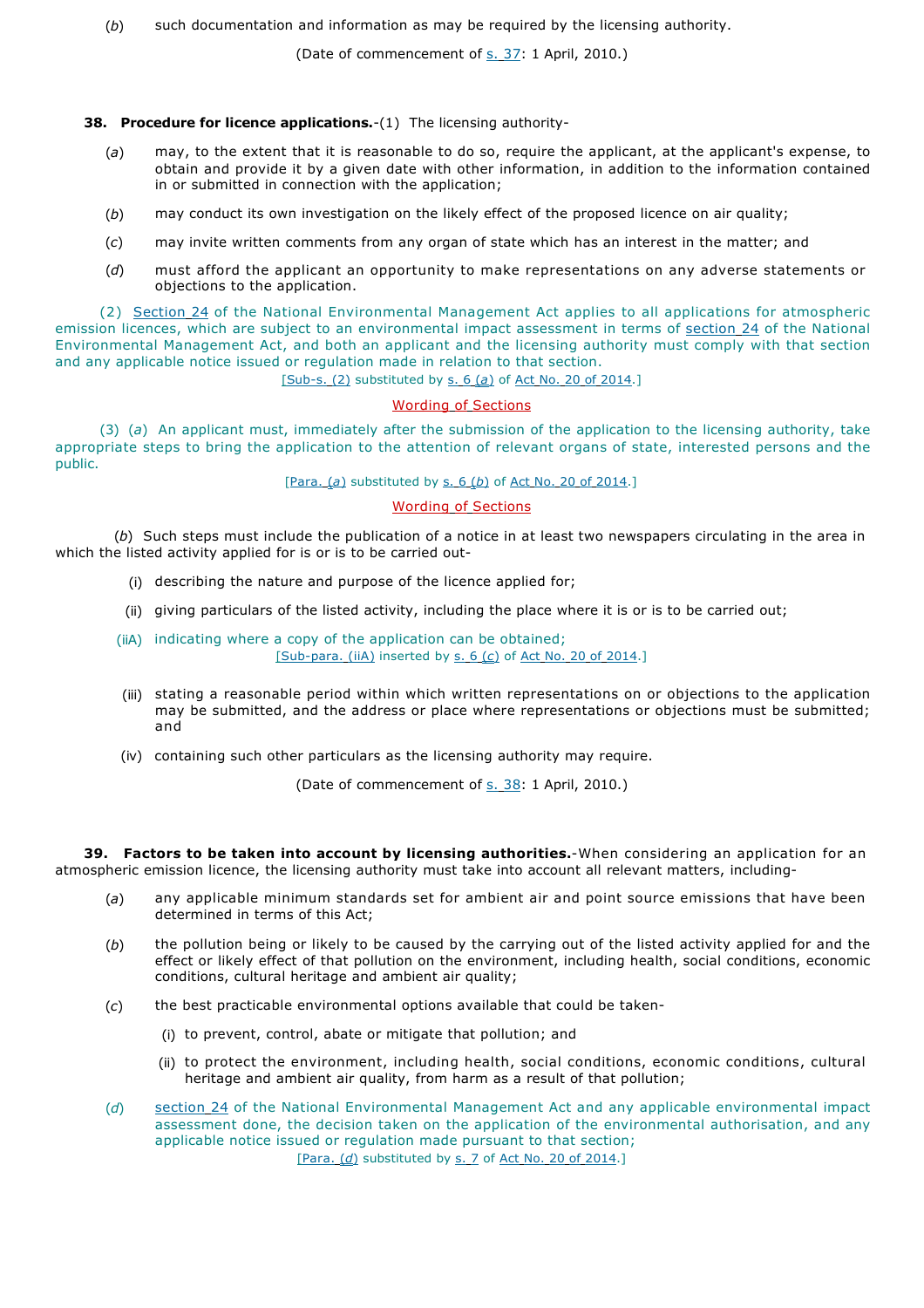## Wording of Sections

- (*e*) any relevant tradable emission scheme;
- (*f*) whether the applicant is a fit and proper person as contemplated in section 49;
- (*g*) the applicant's submissions;
- (*h*) any submissions from organs of state, interested persons and the public; and
- (*i*) any guidelines issued by the Minister or MEC relating to the performance by licensing authorities of their functions.

(Date of commencement of s. 39: 1 April, 2010.)

## **40. Decisions of licensing authority.**-(1) The licensing authority may-

- (*a*) grant an application; or
- (*b*) refuse an application.
- (2) Any decision by a licensing authority to grant an application must be consistent with-
- (*a*) this Act and any other applicable national or provincial legislation;
- (*b*) any applicable national or provincial environmental management policies;
- (*c*) section 24 of the National Environmental Management Act and any applicable environmental impact assessment done, the decision taken on the application for the environmental authorisation, and any applicable notice issued or regulation made pursuant to that section; [Para. (*c*) substituted by s. 8 (*a*) of Act No. 20 of 2014.]

## Wording of Sections

- (*d*) the national environmental management principles set out in section 2 of the National Environmental Management Act;
- (*e*) any transitional and other special arrangements contemplated in section 21 (3) (*b*);
- ( *f* ) any minimum standards for atmospheric emissions of identified substances or mixtures of substances as contemplated in section 21 (3);
- (g) any applicable pollution prevention plan contemplated in section 29;
- (*h*) the objectives of any applicable air quality management plan; and
- (*i*) any ambient air quality or emission standards that have been determined in terms of this Act.

(3) If the decision on the relevant application for an environmental authorisation has been made in terms of section 24 of the National Environmental Management Act, the licensing authority must decide the application within 60 days of the date on which the decision on the application for the environmental authorisation has been made. [Sub-s. (3) substituted by s. 8 (*b*) of Act No. 20 of 2014.]

# Wording of Sections

(3A) Where the listed activity relates to a prospecting, mining, exploration or production activity contemplated in the Mineral and Petroleum Resources Development Act, 2002 (Act No. 28 of 2002), in the area for which the right has been applied for, and the Minister responsible for mineral resources has been identified as the competent authority in terms of section 24C of the National Environmental Management Act, 1998, the Minister, after consultation with the licensing authority contemplated in section  $36(1)$  and  $(2)$  of this Act, must decide the application within the timeframes set out in the National Environmental Management Act, 1998. [Sub-s. (3A) inserted by s. 8 (*c*) of Act No. 20 of 2014.]

(4) After a licensing authority has reached a decision in respect of a licence application, it must within 30 days-

- (*a*) notify the applicant of the decision, and give written reasons if the application was unsuccessful;
- (*b*) in a manner determined by the licensing authority, notify any persons who have objected to the application; and
- (*c*) at the request of any person contemplated in paragraph (*b*), give written reasons for its decision or make public its reasons.

(Date of commencement of s. 40: 1 April, 2010.)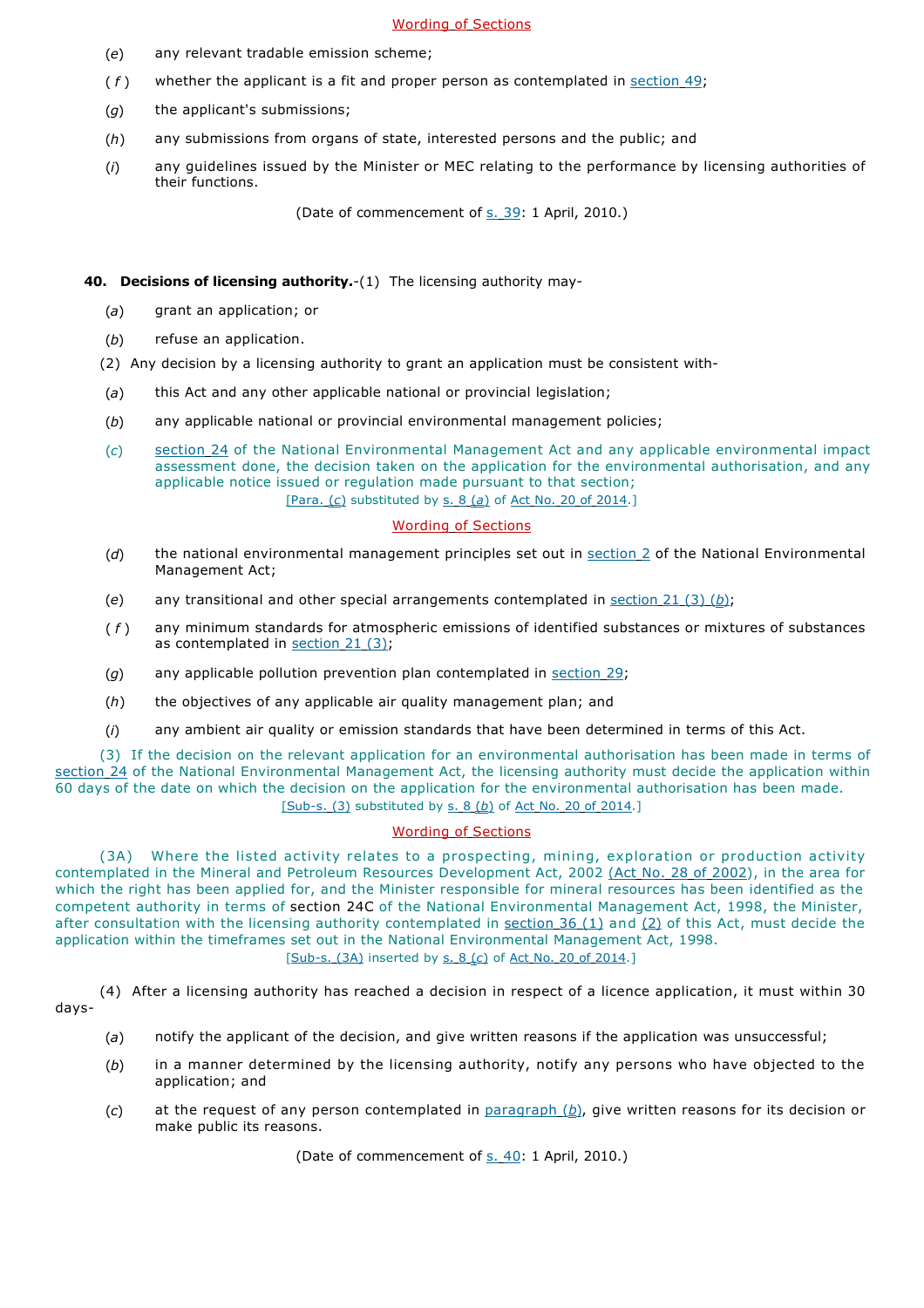**41. Successful applications.**-(1) If an application for an atmospheric emission licence has been granted in terms of section 40 (1) (*a*), the licensing authority must first issue a provisional atmospheric emission licence to enable the commissioning of the listed activity.

(2) A provisional atmospheric emission licence is subject to such conditions and requirements-

- (*a*) as the licensing authority may determine; and
- (*b*) as the Minister or MEC has prescribed for listed activities of the kind in question.

(Date of commencement of s. 41: 1 April, 2010.)

(3) A provisional atmospheric emission licence is valid for a period of one year from the date of the commissioning of the listed activity, and may be extended for an additional one year on good cause shown to the licensing authority.

[Sub-s. (3) added by s. 9 of Act No. 20 of 2014.]

**42. Issuing of atmospheric emission licences.**-(1) The holder of a provisional atmospheric emission licence is entitled to an atmospheric emission licence when the commissioned facility has been in full compliance with the conditions and requirements of the provisional atmospheric emission licence for a period of at least six months.

- (2) An atmospheric emission licence is subject to such conditions and requirements-
- (*a*) as are specified in terms of section 43;
- (*b*) as the licensing authority may determine; and
- (*c*) as the Minister or MEC has prescribed for listed activities of the kind in question.

(Date of commencement of s. 42: 1 April, 2010.)

**43. Contents of provisional atmospheric emission licences and atmospheric emission licences.**-(1) A provisional atmospheric emission licence and an atmospheric emission licence must specify-

- (*a*) the activity in respect of which it is issued;
- (*b*) the premises in respect of which it is issued;
- (*c*) the person to whom it is issued;
- (*d*) the period for which the licence is issued;
- (*e*) the name of the licensing authority;
- ( *f* ) the periods at which the licence may be reviewed;
- (*g*) the maximum allowed amount, volume, emission rate or concentration of pollutants that may be discharged in the atmosphere-
	- (i) under normal working conditions; and
	- (ii) under normal start-up, maintenance and shut-down conditions;
- (*h*) any other operating requirements relating to atmospheric discharges, including non-point source or fugitive emissions;
- (*i*) point source emission measurement and reporting requirements;
- ( *j*) on-site ambient air quality measurement and reporting requirements;
- (*k*) penalties for non-compliance;
- (*l*) greenhouse gas emission measurement and reporting requirements; and
- (*m*) any other matters which are necessary for the protection or enforcement of air quality.
- (2) A licence may-
- (*a*) specify conditions in respect of odour and noise;
- (*b*) require the holder of the licence to comply with all lawful requirements of an environmental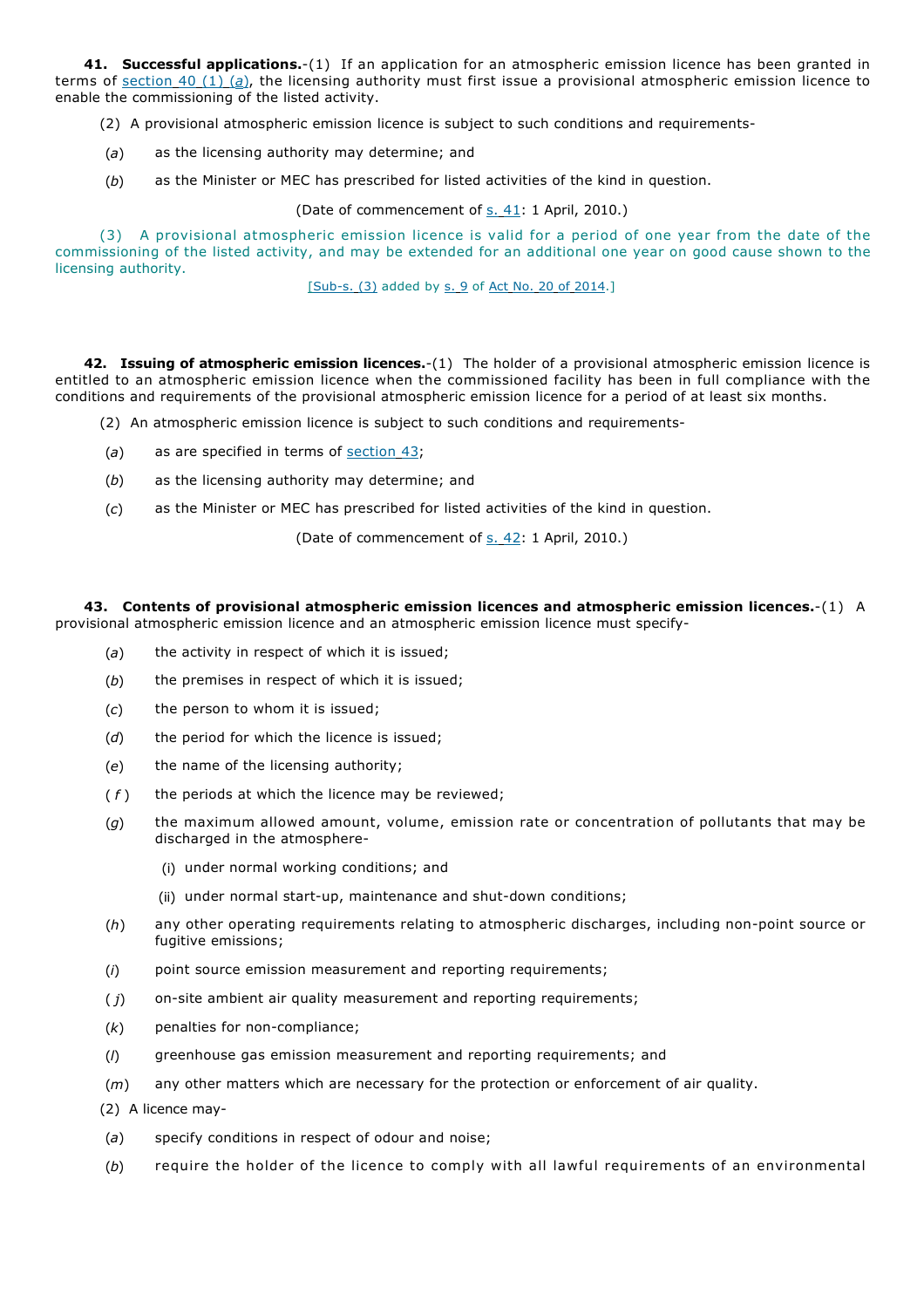management inspector carrying out his or her duties in terms of the National Environmental Management Act, including a requirement that the holder of the licence must, on request, submit to the inspector a certified statement indicating-

- (i) the extent to which the conditions and requirements of the licence have or have not been complied with;
- (ii) particulars of any failure to comply with any of those conditions or requirements;
- (iii) the reasons for any failure to comply with any of those conditions or requirements; and
- (iv) any action taken, or to be taken, to prevent any recurrence of that failure or to mitigate the effects of that failure.

(Date of commencement of s. 43: 1 April, 2010.)

**44. Transfer of provisional atmospheric emission licences and atmospheric emission licences.**-(1) If ownership of an activity for which a provisional atmospheric emission licence or an atmospheric emission licence was issued is transferred, the licence may, with the permission of a licensing authority, be transferred by the holder of the licence to the new owner of the activity.

(2) (*a*) A person applying for permission for the transfer of a licence must lodge the application with the licensing authority of the area in which the listed activity is carried out.

(*b*) The application must be in the form required by the licensing authority.

- (3) An application for the transfer of a licence must be accompanied by-
- (*a*) the prescribed processing fee; and
- (*b*) such documentation and information as may be required by the licensing authority.

(4) (*a*) An applicant must take appropriate steps to bring the application for the transfer of an atmospheric emission licence to the attention of interested persons and the public.

(*b*) Such steps must include the publication of a notice in at least two newspapers circulating in the area in which the listed activity applied for is carried out-

- (i) describing the reasons for the transfer of an atmospheric emission licence;
- (ii) giving particulars of the listed activity, including the place where it is carried out;
- (iii) stating a reasonable period within which written representations on or objections to the application may be submitted, and the address or place where representations or objections must be submitted; and
- (iv) containing such other particulars as the licensing authority may require.

(5) When considering an application for the transfer of a licence, the licensing authority must take into account all relevant matters, including whether the person to whom the licence is to be transferred is a fit and proper person as contemplated in section 49.

(Date of commencement of s. 44: 1 April, 2010.)

**45. Review of provisional atmospheric emission licences and atmospheric emission licences.**-(1) A licensing authority must review a provincial atmospheric emission licence or an atmospheric emission licence at intervals specified in the licence, or when circumstances demand that a review is necessary, on payment of the prescribed processing fee.

[Sub-s. (1) substituted by s. 48 of Act No. 14 of 2009.]

## Wording of Sections

(2) The licensing authority must inform the licence holder and the relevant provincial air quality officer, in writing, of any proposed review, the reason for such review and the cost of the prescribed processing fee. [Sub-s. (2) substituted by s. 48 of Act No. 14 of 2009.]

## Wording of Sections

(3) For purposes of the review, an air quality officer may require the licence holder to compile and submit an atmospheric impact report contemplated in section 30.

(Date of commencement of s. 45: 1 April, 2010.)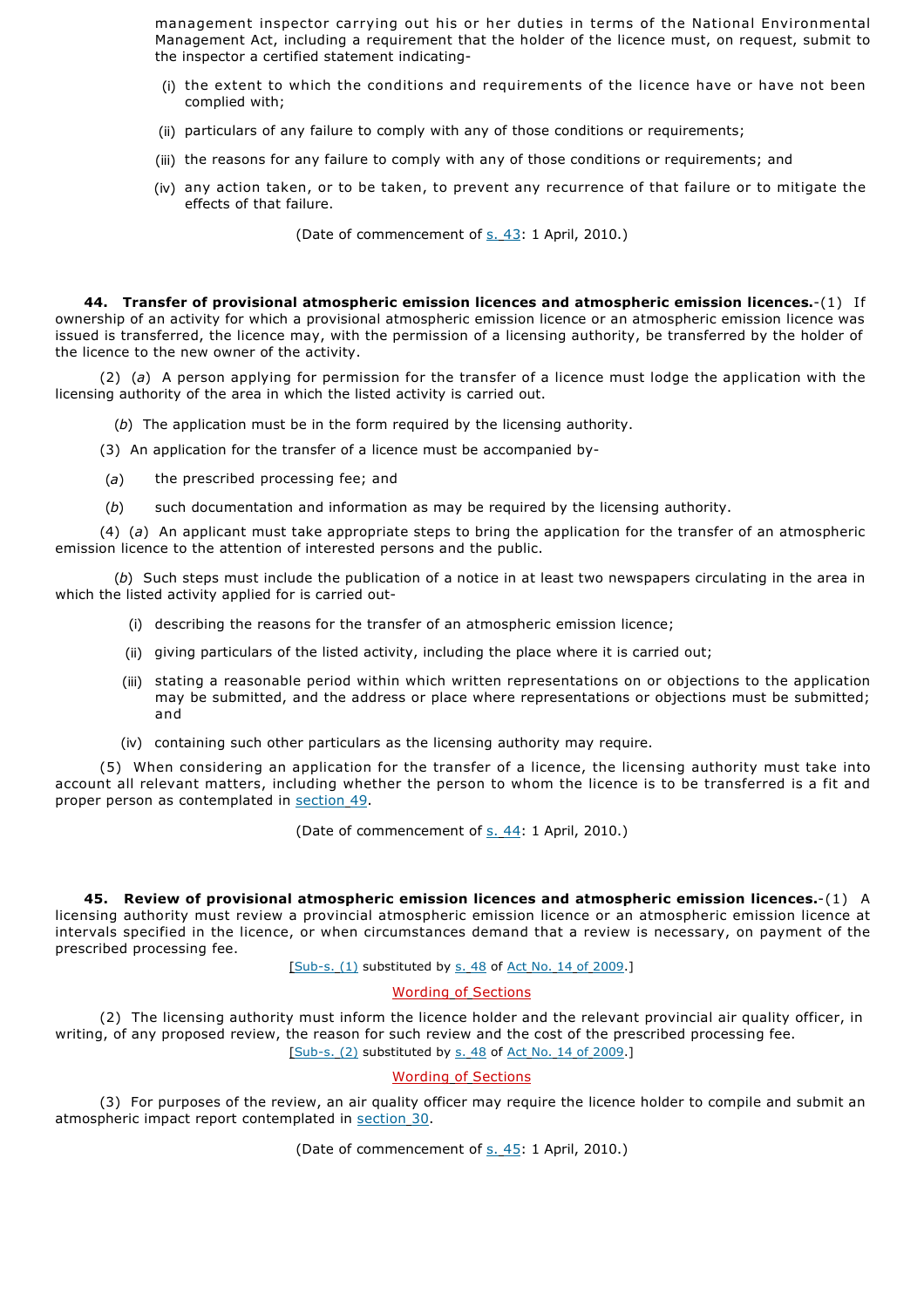**46. Variation of provisional atmospheric emission licences and atmospheric emission licences.**-(1) A licensing authority may, by written notice to the holder of a provisional atmospheric emission licence or an atmospheric emission licence, vary the licence-

- (*a*) if it is necessary or desirable to prevent deterioration of ambient air quality;
- (*b*) if it is necessary or desirable for the purposes of achieving ambient air quality standards;
- (*c*) if it is necessary or desirable to accommodate demands brought about by impacts on socio-economic circumstances and it is in the public interest to meet those demands;
- (*d*) at the written request of the holder of the licence;
- (*e*) if it is transferred to another person in terms of section 44; or
- (*f*) if it is reviewed in terms of section 45.
- (2) The variation of a licence includes-
- (*a*) the attaching of an additional condition or requirement to the licence;
- (*b*) the substitution of a condition or requirement;
- (*c*) the removal of a condition or requirement; or
- (*d*) the amendment of a condition or requirement.

(3) If a licensing authority receives a request from the holder of a licence in terms of subsection (1) (*d*), the licensing authority must require the holder of the licence to take appropriate steps to bring the request to the attention of relevant organs of state, interested persons and the public if-

- (*a*) the variation of the licence will authorise an increase in the environmental impact regulated by the licence;
- (*b*) the variation of the licence will authorise an increase in atmospheric emissions; and
- (*c*) the proposed variation has not, for any reason, been the subject of an authorisation in terms of any other legislation and public consultation.

(4) Steps in terms of subsection (3) must include the publication of a notice in at least two newspapers circulating in the area in which the listed activity authorised by the licence is, or will be, carried out-

- (*a*) describing the nature and purpose of the request;
- (*b*) giving particulars of the listed activity, including the place where it is or will be carried out;
- (*c*) stating a reasonable period within which written representations on or objections to the request may be submitted, and the address or place where representations or objections must be submitted; and
- (*d*) containing such other particulars as the licensing authority may require.

(5) Sections  $38$  and  $40$ , read with the necessary changes as the context may require, apply to the variation of a licence.

(Date of commencement of s. 46: 1 April, 2010.)

**47. Renewal of provisional atmospheric emission licences and atmospheric emission licences.**-(1) A provisional atmospheric emission licence or an atmospheric emission licence may, on application by the holder of the licence, be renewed by a licensing authority.

(2) The holder of a licence must before the expiry date of the licence apply for the renewal of the licence to the licensing authority of the area in which the listed activity is carried out, by lodging to the licensing authority an application in the form required by the licensing authority.

- (3) An application for the renewal of a licence must be accompanied by-
- (*a*) the prescribed processing fee;
- (*b*) proof that the relevant provincial air quality officer has been notified of the application; and
- (*c*) such documentation and information as may be required by the licensing authority.

(4) The holder of a provisional atmospheric emission licence may not apply for the renewal of the provisional licence more than once.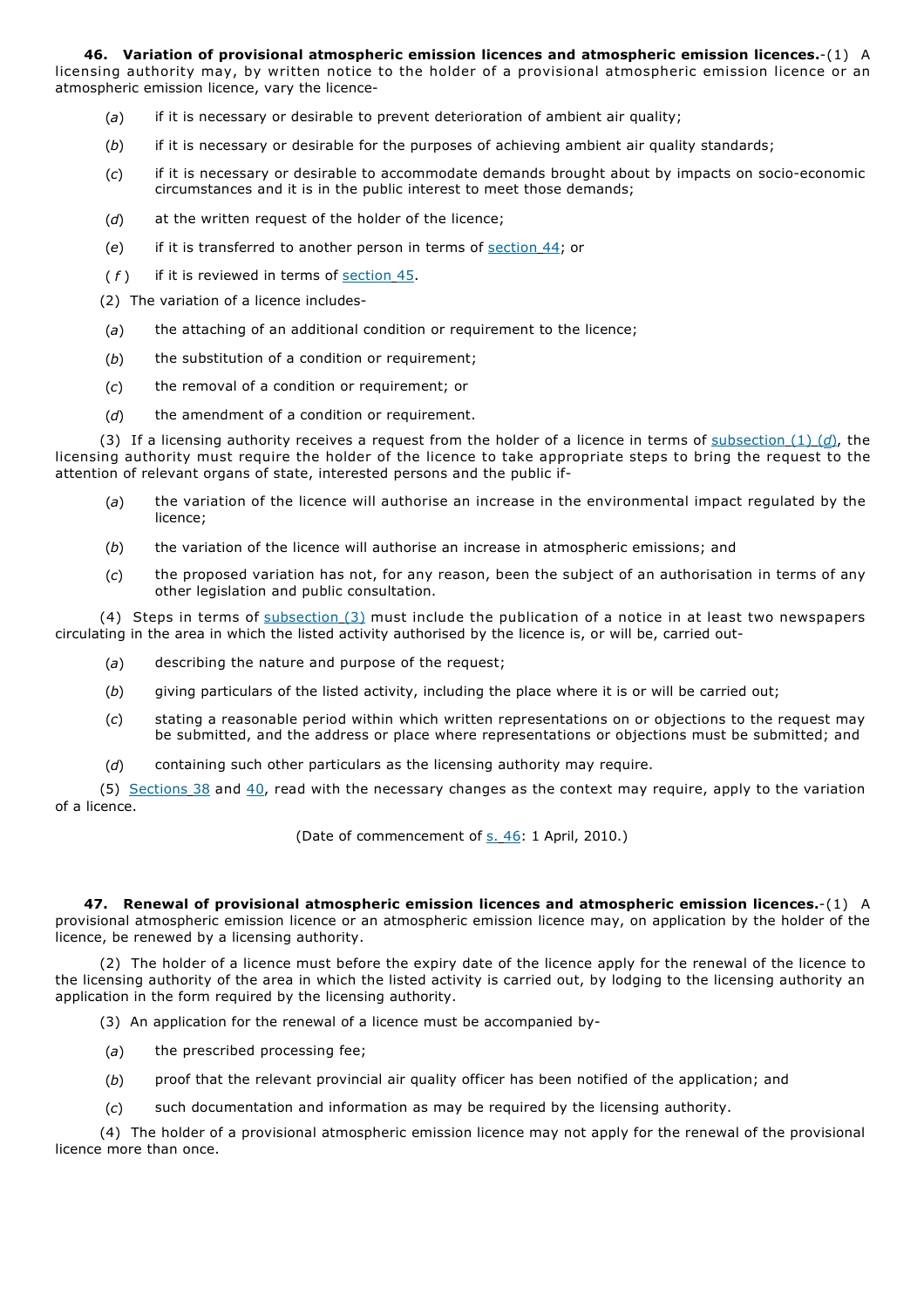(5) Sections  $38$ ,  $40$  and  $43$ , read with the necessary changes as the context may require, apply to an application for the renewal of a licence.

(Date of commencement of s. 47: 1 April, 2010.)

**48. Emission control officers.**-(1) An air quality officer may require the holder of a provisional atmospheric emission licence or an atmospheric emission licence to designate an emission control officer, having regard to the size and nature of the listed activity for which the licence was granted.

(2) An emission control officer must have requisite air quality management competence in respect of the listed activity in question, and must-

- (*a*) work towards the development and introduction of cleaner production technologies and practices;
- (*b*) take all reasonable steps to ensure compliance by the holder of the licence with the licence conditions and requirements; and
- (*c*) promptly report any non-compliance with any licence conditions or requirements to the licensing authority through the most effective means reasonably available.

(3) Nothing in this section affects the obligations and liability of the holder of a licence to comply with the conditions and requirements of the licence.

(Date of commencement of s. 48: 1 April, 2010.)

**49. Criteria for fit and proper persons.**-In order to determine whether a person is a fit and proper person for the purposes of an application in terms of this Chapter, a licensing authority must take into account all relevant facts, including whether-

- (*a*) that person has contravened or failed to comply with this Act, the Atmospheric Pollution Prevention Act or any other legislation applicable to air quality;
- (*b*) that person has held a provisional atmospheric emission licence, an atmospheric emission licence or other authority that has been suspended or revoked;
- (*c*) that person has been a director or senior manager who is or was a director or manager of a company, a juristic person or firm to whom paragraph (*a*) or (*b*) applies; or [Para. (*c*) substituted by s. 49 of Act No. 14 of 2009 and by s. 10 of Act No. 20 of 2014.]

## Wording of Sections

(*d*) the management of the listed activity which is the subject of the application will or will not be in the hands of a technically competent person.

(Date of commencement of s. 49: 1 April, 2010.)

## CHAPTER 6 INTERNATIONAL AIR QUALITY MANAGEMENT

**50. Transboundary air pollution.**-(1) The Minister may investigate any situation which creates, or may reasonably be anticipated to contribute to-

- (*a*) air pollution across the Republic's boundaries; or
- (*b*) air pollution that violates, or is likely to violate, an international agreement binding on the Republic in relation to the prevention, control or correction of pollution.

(2) If the investigation contemplated in  $subsection (1)$  reveals that the release of a substance into the air from a source in the Republic may have a significant detrimental impact on air quality, the environment or health in a country other than the Republic, the Minister may prescribe measures to prevent, control or correct the releases within the Republic.

- (3) Before publishing regulations under  $subsection(2)$ , the Minister must consult with-
- (*a*) the Cabinet member responsible for foreign affairs; and
- (*b*) the MEC concerned.
- (4) Regulations contemplated in subsection (2) may include provisions regarding-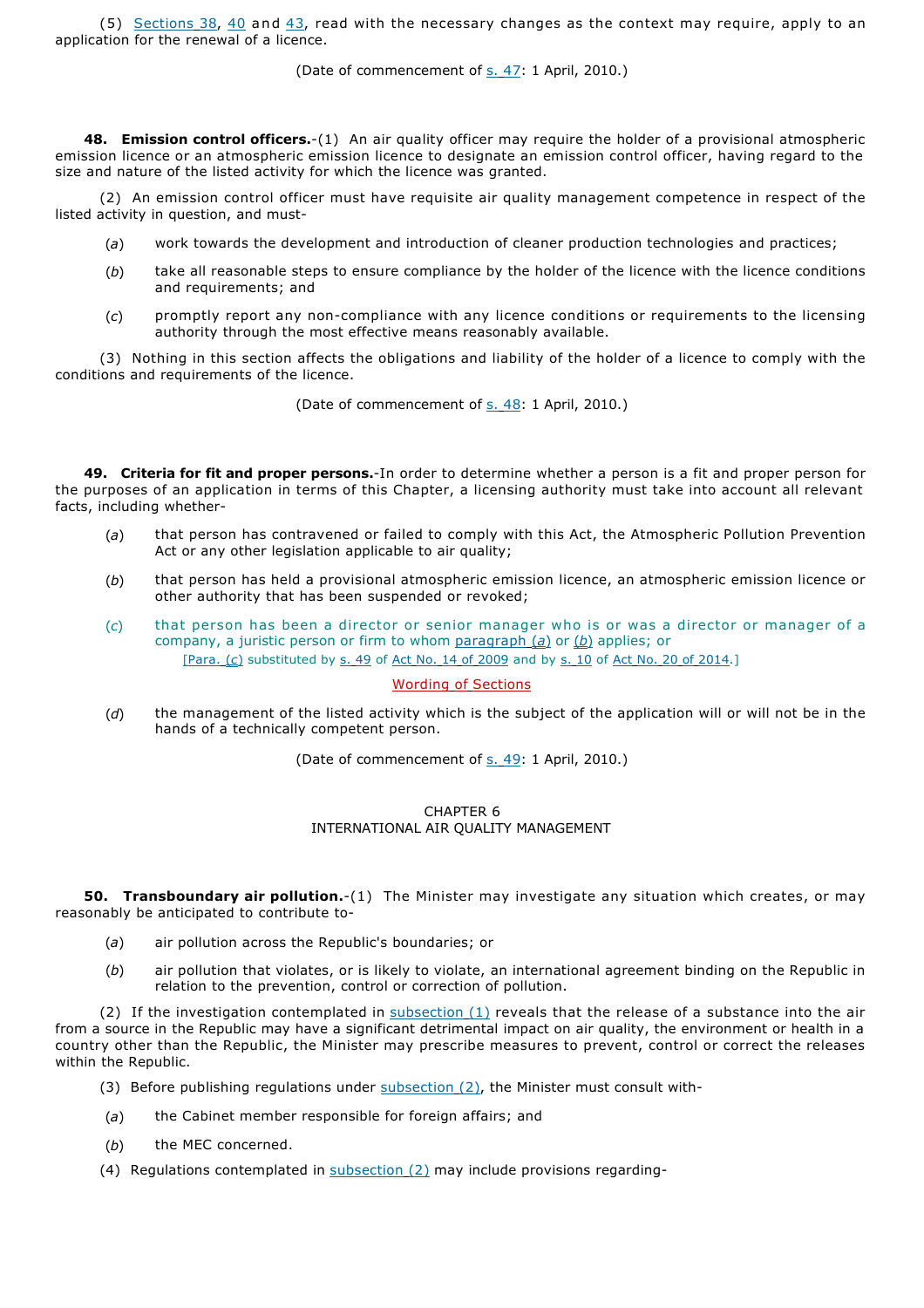- (*a*) the quantity or concentration of the substance that may be released into the air;
- (*b*) the manner in which and conditions under which the substance may be released into the air, either alone or in combination with any other substance;
- (*c*) the maintenance of records for the administration of any regulation made under this section;
- (*d*) the conduct of sampling, analyses, tests, measurements or monitoring of the substance and the submission of the results to the Minister; and
- (*e*) the conditions, test procedures and laboratory practices to be followed for conducting sampling, analyses, tests, measurements or monitoring of the substance.

(5) The Minister may, through the Cabinet member responsible for foreign affairs, advise the government of any country that would be affected by or benefit from the regulation before it is published.

## CHAPTER 7 OFFENCES AND PENALTIES

**51. Offences.**-(1) A person is guilty of an offence if that person-

(*a*) contravenes a provision of section 22, 25, 28 or 35 (2); [Para. (a) substituted by s. 11 of Act No. 20 of 2014.]

## Wording of Sections

- (*b*) fails to submit or to implement a pollution prevention plan as required by section 29 (1) (*b*) or (2);
- (*c*) fails to submit an atmospheric impact report required in terms of section 30;
- (*d*) fails to notify the Minister as required by section 33;
- (*e*) contravenes or fails to comply with a condition or requirement of an atmospheric emission licence;

## (Date of commencement of para. (*e*): 1 April, 2010.)

( *f* ) supplies false or misleading information in any application for an atmospheric emission licence, or for the transfer, variation or renewal of such a licence;

(Date of commencement of para. ( *f* ): 1 April, 2010.)

- (*g*) supplies false or misleading information to an air quality officer;
- (*h*) contravenes or fails to comply with a condition subject to which exemption from a provision of this Act was granted in terms of section 59.

(2) A person operating a controlled emitter is guilty of an offence if the emissions from that controlled emitter do not comply with the standards established under section 24 (1).

(3) A person performing a listed activity is guilty of an offence if air pollutants at concentrations above the emission limits, specified in an atmospheric emission licence, are emitted as a result of that activity.

(Date of commencement of sub-s. (3): 1 April, 2010.)

**52. Penalties.**-(1) A person convicted of an offence referred to in section 51 is liable to a fine not exceeding five million rand, or to imprisonment for a period not exceeding five years and in the case of a second or subsequent conviction, to a fine not exceeding R10 million or imprisonment for a period not exceeding 10 years or in both instances to both a fine and such imprisonment.

[Sub-s. (1) substituted by s. 50 (*a*) of Act No. 14 of 2009.]

# Wording of Sections

- (2) A fine contemplated in  $subsection(1)$  must be determined with due consideration of-
- (*a*) the severity of the offence in terms of its impact, or potential impact, on health, well-being, safety and the environment;
- (*b*) the monetary or other benefits which accrued to the convicted person through the commission of the offence; and
- (*c*) the extent of the convicted person's contribution to the overall pollution load of the area under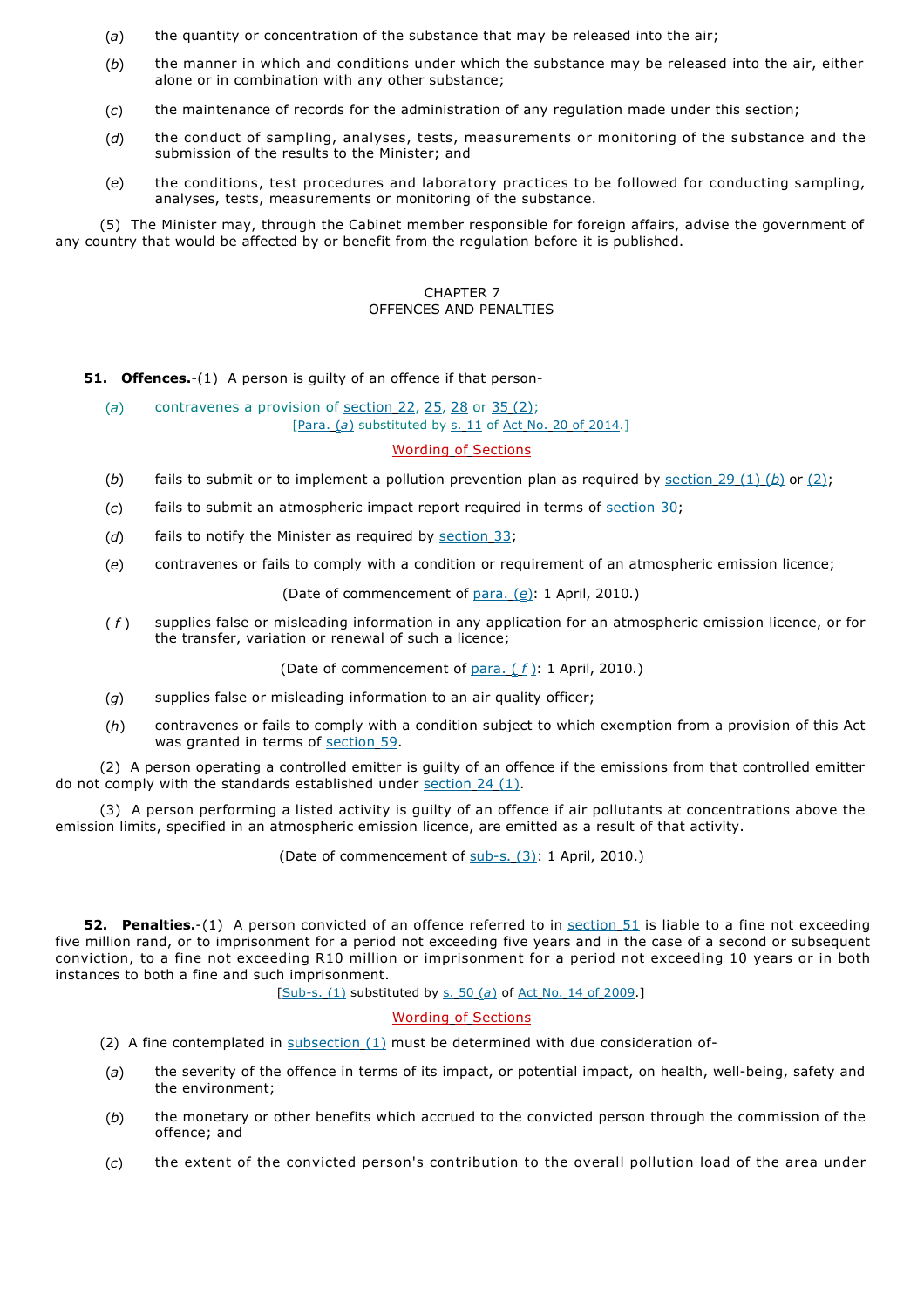[Sub-s. (2) substituted by s. 50 (*a*) of Act No. 14 of 2009.]

Wording of Sections

(3) Notwithstanding anything to the contrary in any other law, a magistrate's court shall have jurisdiction to impose any penalty prescribed by this Act.

[Sub-s. (3) added by s. 50 (*b*) of Act No. 14 of 2009.]

## CHAPTER 8 GENERAL MATTERS

## *Part 1: Regulations*

**53. Regulations by Minister.**-The Minister may make regulations that are not in conflict with this Act, regarding-

(*a*) any matter necessary to give effect to the Republic's obligations in terms of an international agreement relating to air quality and climate change; [Para. (*a*) substituted by s. 12 (*a*) of Act No. 20 of 2014.]

## Wording of Sections

- (*a*A) information relating to energy that is required for compiling atmospheric emissions; [Para. (*a*A) inserted by s. 12 (*b*) of Act No. 20 of 2014.]
- (*b*) matters relating to environmental management co-operation agreements, to the extent that those agreements affect air quality;
- (*c*) emissions, including the prohibition of specific emissions, from point, non-point and mobile sources of emissions, including motor vehicles;
- (*d*) open fires and incinerators;
- (*e*) ozone-depleting substances;
- ( *f* ) codes of practice;
- (*g*) records and returns;
- (*h*) labelling;
- (*i*) trading schemes;
- ( *j*) powers and duties of air quality officers;
- (*k*) appeals against decisions of officials in the performance of their functions in terms of the regulations;
- (*l*) incentives to encourage change in behaviour towards air pollution by all sectors in society;
- *(l*A*)* the procedure and criteria to be followed in the determination of an administrative fine in terms of section 22A.

[Para. (*l*A) inserted by s. 12 (*c*) of Act No. 20 of 2014.]

- (*m*) requirements in respect of monitoring;
- (*n*) the avoidance or reduction of harmful effects on air quality from activities not otherwise regulated in terms of this Act;
- (*o*) any matter that may or must be prescribed in terms of this Act; or
- (*p*) any other matter necessary for the implementation or application of this Act.

**54. Regulations by MECs responsible for air quality.**-The MEC may make regulations for the province concerned, not inconsistent with this Act, in respect of any matter for which the MEC may or must make regulations in terms of this Act, including a matter referred to in section 53 (c) to  $(p)$ .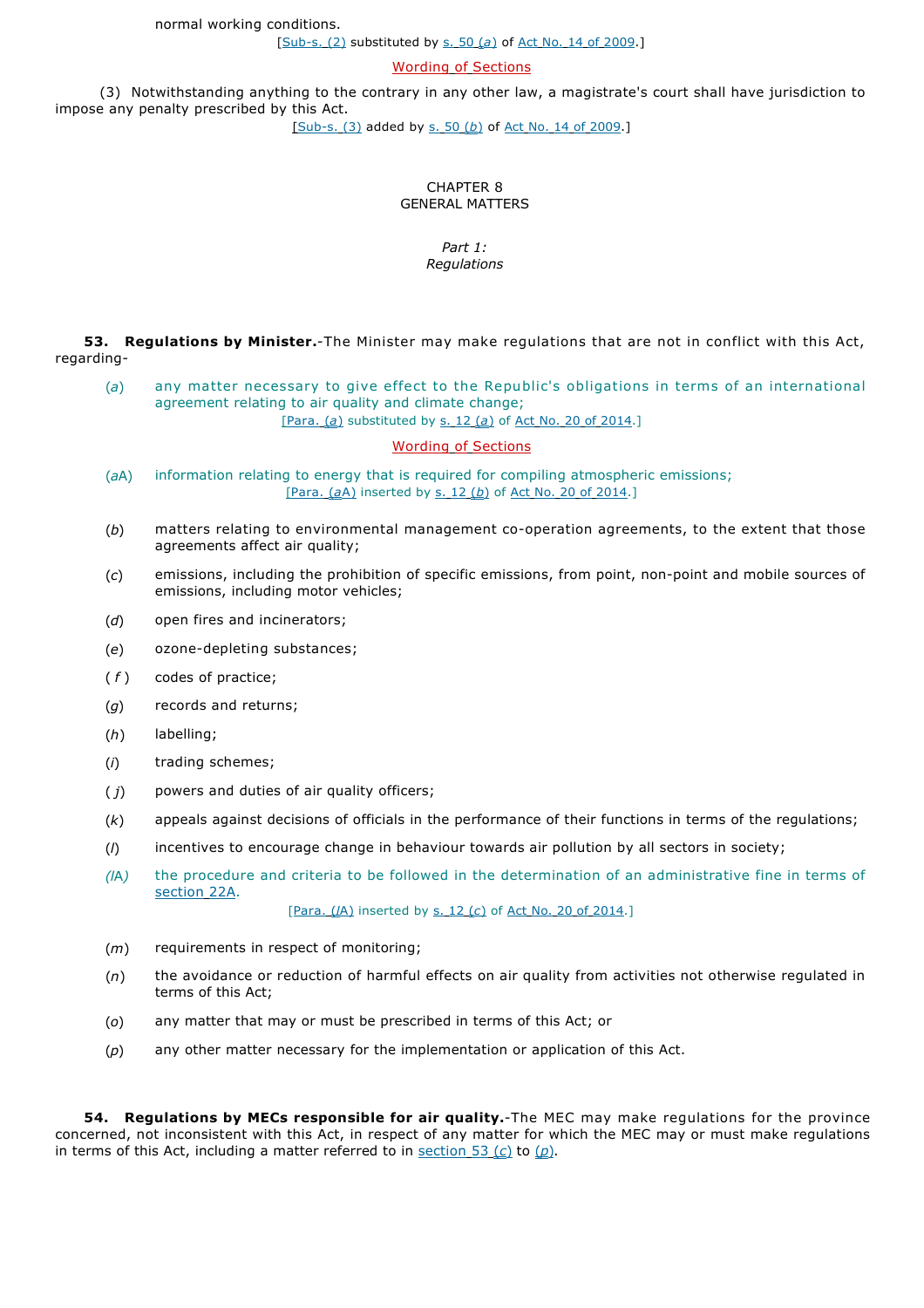**55. General.**-(1) Regulations made in terms of this Act may-

- (*a*) restrict or prohibit any act, either absolutely or conditionally;
- (*b*) apply-
	- (i) generally to the Republic or a province, as the case may be, or only in a specified area or category of areas; or
	- (ii) generally to all persons or only to a specified category of persons;
- (*c*) differentiate between different-
	- (i) areas or categories of areas; or
	- (ii) persons or categories of persons; and
- (*d*) incorporate by reference any code of practice or any national or international standard relating to air quality.

(2) Regulations made in terms of this Act may provide that any person who contravenes or fails to comply with a provision thereof is guilty of an offence and liable in the case of a first conviction to a fine not exceeding R5 million or to imprisonment for a period not exceeding five years and in the case of a second or subsequent conviction to a fine not exceeding R10 million or imprisonment for a period not exceeding 10 years and in respect of both instances to both such fine and such imprisonment.

[Sub-s. (2) substituted by s. 37 of Act No. 14 of 2013.]

## Wording of Sections

(3) (*a*) Before publishing any regulation made in terms of this Act, or any amendment to the regulations, the Minister or MEC must follow a consultative process in accordance with sections 56 and 57.

(*b*) Paragraph (*a*) need not be complied with if the regulations are amended in a non-substantive way.

## *Part 2: Consultative process*

**56. Consultation.**-(1) Before exercising a power which, in terms this Act, must be exercised in accordance with this section and section 57, the Minister or MEC must follow such consultative process as may be appropriate in the circumstances.

- (2) When conducting the consultations contemplated in  $subsection_1(1)$ , the Minister must-
- (*a*) consult all Cabinet members whose areas of responsibility will be affected by the exercise of the power;
- (b) in accordance with the principles of co-operative governance as set out in Chapter 3 of the Constitution, consult the MEC responsible for air quality in each province that will be affected by the exercise of the power; and
- (*c*) allow public participation in the process in accordance with section 57.
- (3) When conducting the consultations contemplated in  $subsection(1)$ , the MEC must-
- (*a*) consult all members of the Executive Council whose areas of responsibility will be affected by the exercise of the power;
- (b) in accordance with the principles of co-operative governance as set out in Chapter 3 of the Constitution, consult the Minister and all other national organs of state that will be affected by the exercise of the power; and
- (*c*) allow public participation in the process in accordance with section 57.

**57. Public participation.**-(1) Before exercising a power which, in terms of this Act, must be exercised in accordance with this section, the Minister or MEC must give notice of the proposed exercise of the relevant power-

- (*a*) in the *Gazette*; and
- (*b*) in at least one newspaper distributed nationally or, if the exercise of the power will affect only a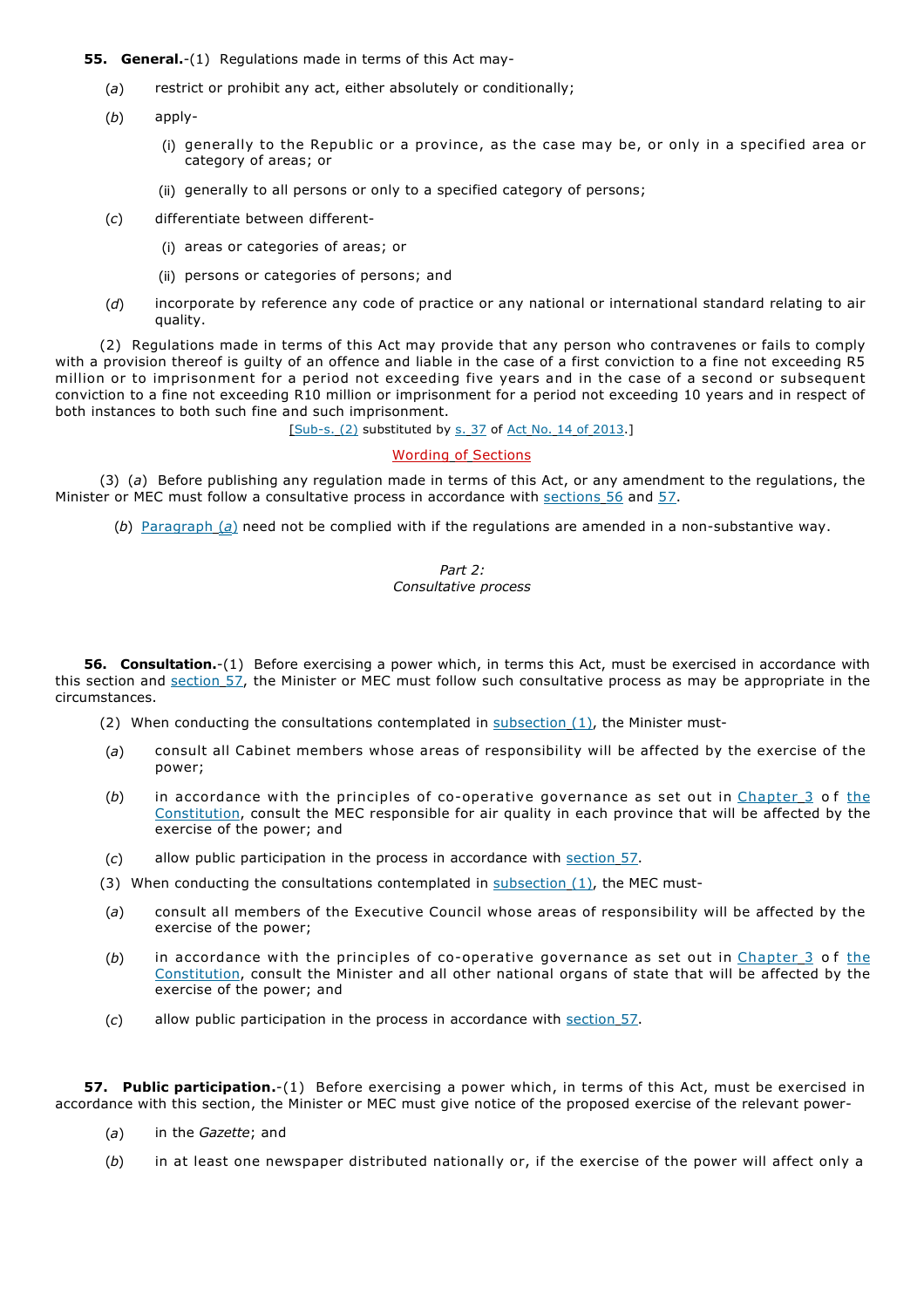specific area, in at least one newspaper distributed in that area.

- (2) The notice must-
- (*a*) invite members of the public to submit to the Minister or MEC, within 30 days of publication of the notice in the *Gazette*, written representations on or objections to the proposed exercise of the power; and
- (*b*) contain sufficient information to enable members of the public to submit meaningful representations or objections.

(3) The Minister or MEC may in appropriate circumstances allow any interested person or community to present oral representations or objections to the Minister or MEC, or a person designated by the Minister or MEC.

(4) The Minister or MEC must give due consideration to all representations or objections received or presented before exercising the power concerned.

## *Part 3: Delegations and exemptions*

**58. Delegations.**-(1) The Minister or MEC, as the case may be, may delegate or assign to an official in their respective departments-

- (*a*) any power or duty of the Minister or MEC contained in this Act, excluding the power to publish or amend a regulation in terms of section 53 or 54 or a notice in terms of section 7 (1), 9 (1), 10 (1), 18 (1), 21 (1), 23 (1) or 29 (1); or
- (*b*) any power or duty reasonably necessary to assist the Minister or MEC in exercising a power or performing a duty of the Minister or MEC.

(2) The Minister or MEC must regularly review and, if necessary, amend or withdraw a delegation or assignment under subsection (1).

- (3) A delegation or assignment to an official under  $subsection_1$ )-
- (*a*) is subject to such limitations and conditions as the Minister or MEC may impose;
- (*b*) may either be to a specific individual or to the holder of a specific post in the relevant department;
- (*c*) may authorise that official to subdelegate or further assign, in writing, the power or duty concerned to another official in the department, or to the holder of a specific post in the department; and
- (*d*) does not divest the Minister or MEC of the responsibility concerning the exercise of the delegated power or the performance of the assigned duty.

(4) The Minister or MEC may confirm, vary or revoke any decision taken by an official as a result of a delegation or subdelegation in terms of this section, subject to any rights that may have become vested as a consequence of the decision.

**59. Exemptions.**-(1) (*a*) Any person or organ of state may, in writing, apply for exemption from the application of a provision of this Act to the Minister.

(*b*) No exemption from a provision of section 9, 22 or 25 may be granted in terms of paragraph (*a*).

(2) An application in terms of subsection (1) must be accompanied by reasons.

(3) (*a*) The Minister may require an applicant applying for exemption to take appropriate steps to bring the application to the attention of relevant organs of state, interested persons and the public.

(*b*) The steps contemplated in paragraph (*a*) must include the publication of a notice in at least two newspapers circulating nationally-

- (i) giving reasons for the application; and
- (ii) containing such other particulars concerning the application as the Minister may require.
- (4) The Minister may-
- (*a*) from time to time review any exemption granted in terms of this section; and
- (*b*) on good grounds withdraw any exemption.
- (5) The Minister may on such conditions and limitations determined by the Minister delegate any of the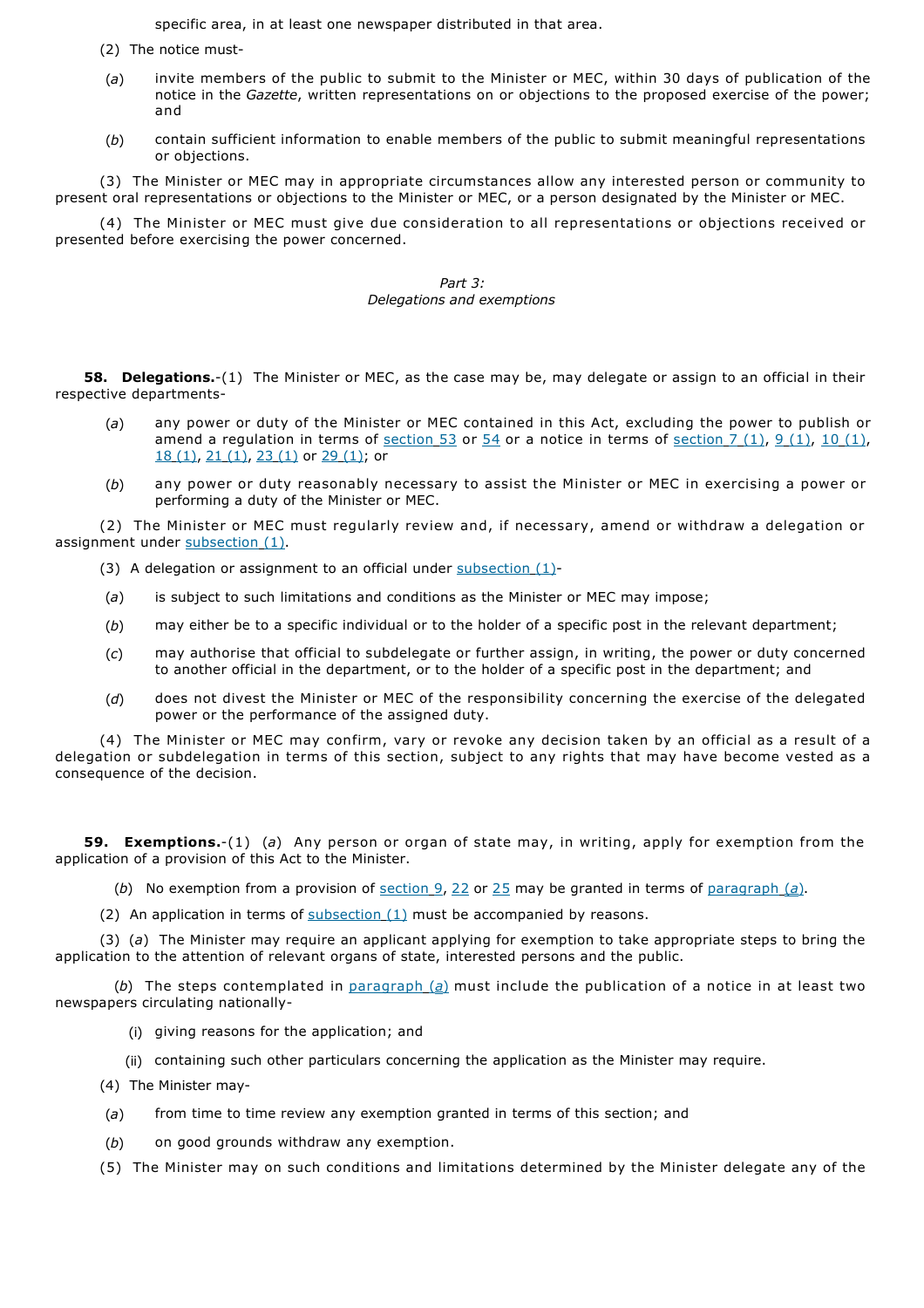powers contained in this section to-

- (*a*) the MEC responsible for air quality in a province; or
- (*b*) a metropolitan or district municipality.

## CHAPTER 9 MISCELLANEOUS

**60. Repeal of legislation.**-(1) The legislation mentioned in the Table in Schedule 1 is hereby repealed or amended to the extent set out in the third column of the Table, subject to subsections  $(2)$  and  $(3)$  of this section and section 61.

(2) Anything done or deemed to have been done under a provision repealed by subsection  $(1)$  and which can be done in terms of a provision of this Act must be regarded as having been done under that provision of this Act.

(3) Anything done or deemed to have been done under a provision repealed by subsection (1) and which can be done in terms of the constitutional or statutory powers of a municipality, remains in force in the area of a municipality until repealed by the municipality of that area.

(Date of commencement of s. 60: 1 April, 2010.)

**61. Transitional arrangements in respect of registration certificates issued in terms of Atmospheric Pollution Prevention Act.**-(1) (*a*) Despite the repeal of the Atmospheric Pollution Prevention Act by section 60 of this Act, a provisional registration certificate issued in terms of that Act and which was a valid certificate immediately before the date on which section 60 took effect, continues to be valid for a period of two years from that date, subject to paragraph (*c*).

(*b*) During the period for which a provisional registration certificate continues to be valid, the provisions of this Act, read with the necessary changes as the context may require, apply in respect of-

- the holder of such a certificate as if that person is the holder of a provisional atmospheric emission licence issued in terms of section  $41 (1)$  of this Act for the activity for which the certificate was issued; and
- (ii) the certificate as if the certificate is a provisional atmospheric emission licence.
- (*c*) If during the two-year period referred to in paragraph (*a*)-
	- (i) a provisional atmospheric emission licence is issued to the holder of a provisional registration certificate following a revision in terms of section 45 or an application for renewal in terms of section 47, the certificate expires on the date of issue of the provisional licence; or
	- (ii) an atmospheric emission licence is issued to the holder of a provisional registration certificate in terms of section  $42$  (1), the certificate expires on the date of issue of the licence.

(2) (*a*) Despite the repeal of the Atmospheric Pollution Prevention Act by section 60 of this Act, a registration certificate issued in terms of that Act and which was a valid certificate immediately before the date on which section 60 took effect, continues to be valid for a period of four years from that date, subject to paragraph (*d*)*.*

(*b*) During the period for which a registration certificate continues to be valid, the provisions of this Act, read with the necessary changes as the context may require, apply in respect of-

- (i) the holder of such a certificate as if that person is the holder of an atmospheric emission licence issued in terms of  $section_42(1)$  of this Act for the activity for which the certificate was issued; and
- (ii) the certificate as if the certificate is an atmospheric emission licence.

(*c*) The holder of a registration certificate must within the first three years of the four-year period referred to in paragraph (a), lodge a renewal application in terms of section 47 with the licensing authority of the area in which the activity for which the certificate was issued is carried out.

(*d*) (i) If the holder of a registration certificate fails to comply with paragraph (*c*), the certificate expires at the end of the three years referred to in paragraph (*c*)*.*

(ii) If during the four-year period referred to in paragraph (*a*) an atmospheric emission licence is issued to the holder of a registration certificate following an application for renewal in terms of paragraph (*c*), the certificate expires on the date of issue of the licence.

(iii) If during the period before the holder of a registration certificate lodges an application for renewal in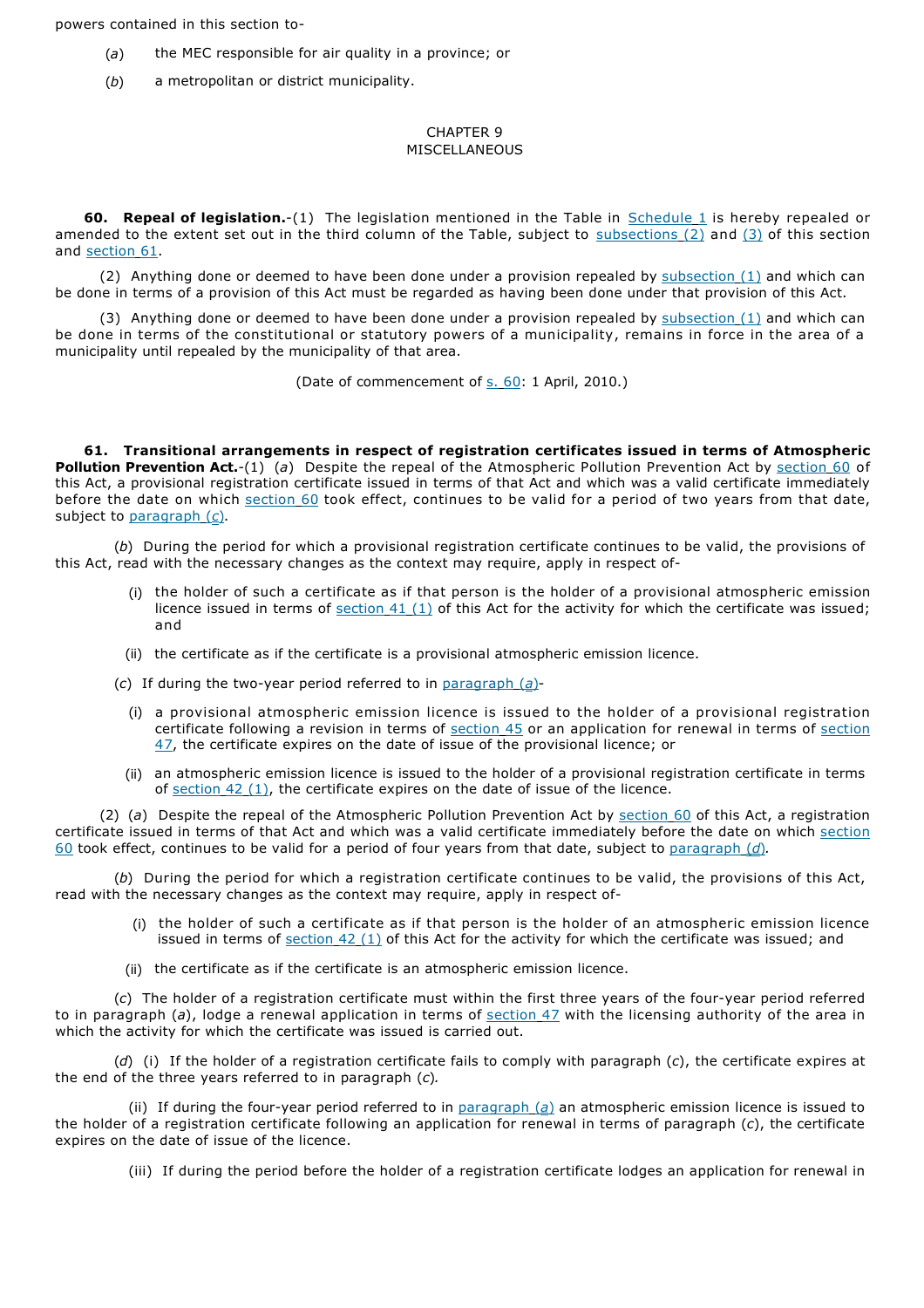terms of paragraph (*c*), an atmospheric emission licence is issued to the holder of the certificate following a revision in terms of section 45, the certificate expires on the date of issue of the licence. In such event compliance with paragraph (*c*) falls away.

(3) Despite the repeal of the Atmospheric Pollution Prevention Act by section 60 of this Act, any application for a registration certificate made in terms of that Act which was not decided when section 60 took effect, must be proceeded with in terms of this Act as if such application was an application for an atmospheric emission licence in terms of section 37.

(Date of commencement of s. 61: 1 April, 2010.)

**62.** . . . . . .

# [S. 62 repealed by s. 13 of Act No. 20 of 2014.] Wording of Sections

**63.** . . . . . .

# [S. 63 repealed by s. 14 of Act No. 20 of 2014.] Wording of Sections

**64. Short title and commencement.**-(1) This Act is called the National Environmental Management: Air Quality Act, 2004, and takes effect on a date determined by the Minister by notice in the *Gazette.*

(2) Different dates may be determined in terms of  $\frac{\text{subsection}(1)}{\text{tot}}$  for different provisions of the Act.

## COMMENCEMENT OF THIS ACT

| Date of<br>commencement | The whole Act/<br><b>Sections</b>                                                                         | Proclamation<br>No. | Government<br>Gazette | Date of<br>Government<br>Gazette |
|-------------------------|-----------------------------------------------------------------------------------------------------------|---------------------|-----------------------|----------------------------------|
| 11 September,<br>2005   | The whole except<br><u>ss. 21, 22, 36</u> to<br>49, 51 $(1)(e)$ ,<br>$51(1)(f)$ , 51<br>$(3)$ , 60 and 61 | R.898               | 28016                 | 9 September,<br>2005             |
| 1 April, 2010           | <u>Ss. 21, 22, 36</u> to<br>49, 51 (1) (e)<br>51 $(1)(f)$ , 51<br><u>(3), 60, 61</u>                      | 220                 | 33041                 | 26 March, 2010                   |

## **Schedule 1**

## LEGISLATION REPEALED

(Section 60)

#### [Sch.  $1$  substituted by  $s. 8$  of Act No. 44 of 2008.]

| <b>Wording of Sections</b> |                                                         |                         |  |  |  |  |
|----------------------------|---------------------------------------------------------|-------------------------|--|--|--|--|
| No. and year of Act        | Short title                                             | <b>Extent of repeal</b> |  |  |  |  |
| Act No. 45 of 1965         | Atmospheric Pollution Prevention<br>Act, 1965           | The whole               |  |  |  |  |
| Act No. 17 of 1973         | Atmospheric Pollution Prevention<br>Amendment Act, 1973 | The whole               |  |  |  |  |
| Act No. 21 of 1981         | Atmospheric Pollution Prevention<br>Amendment Act, 1981 | The whole               |  |  |  |  |
| Act No. 15 of 1985         | Atmospheric Pollution Prevention<br>Amendment Act, 1985 | The whole.              |  |  |  |  |